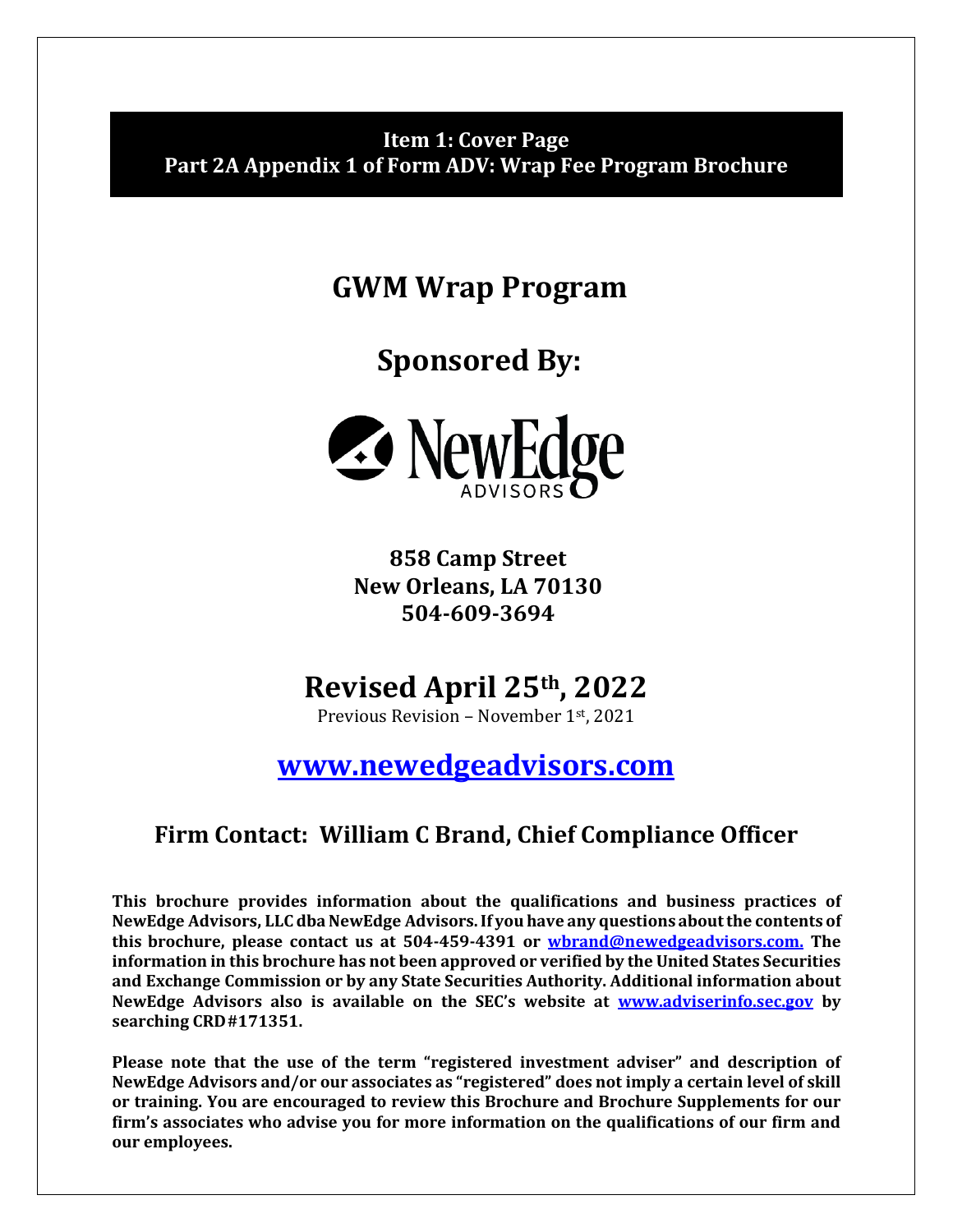## **Item 2: Material Changes**

<span id="page-1-0"></span>NewEdge Advisors is required to advise you of any material changes to the Wrap Brochure ("Wrap Brochure") from our last annual update. Since the last annual amendment, the following changes have been made:

• **Effective November 1st, 2021, GWM Advisors, LLC merged with its affiliated investment adviser, Mid Atlantic Financial Management, Inc., with GWM Advisors, LLC surviving the merger and changing its name to NewEdge Advisors LLC. This internal reorganization transaction did not result in a change in control or otherwise change any of the services being provided to customers.**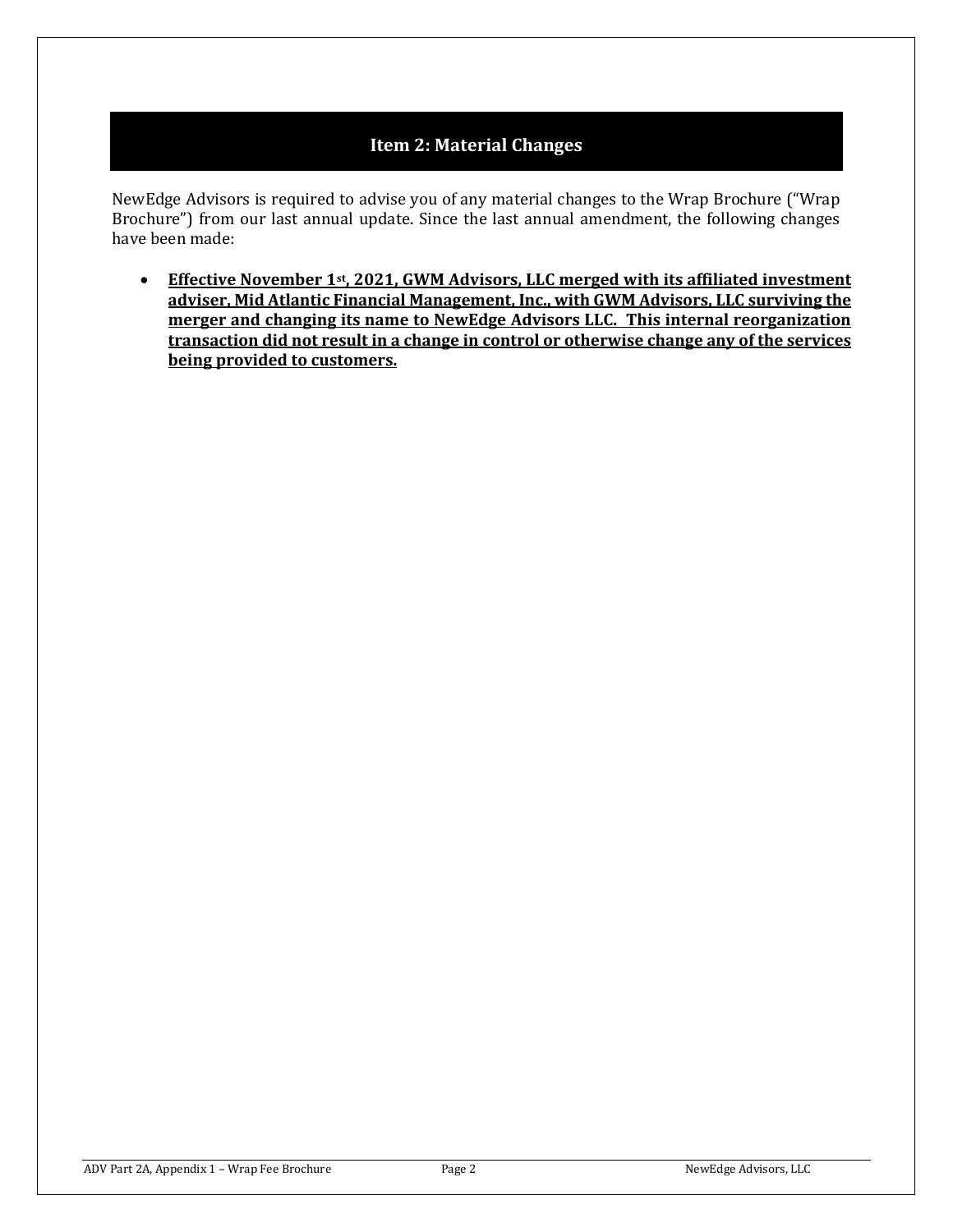## Item 3: Table of Contents

<span id="page-2-0"></span>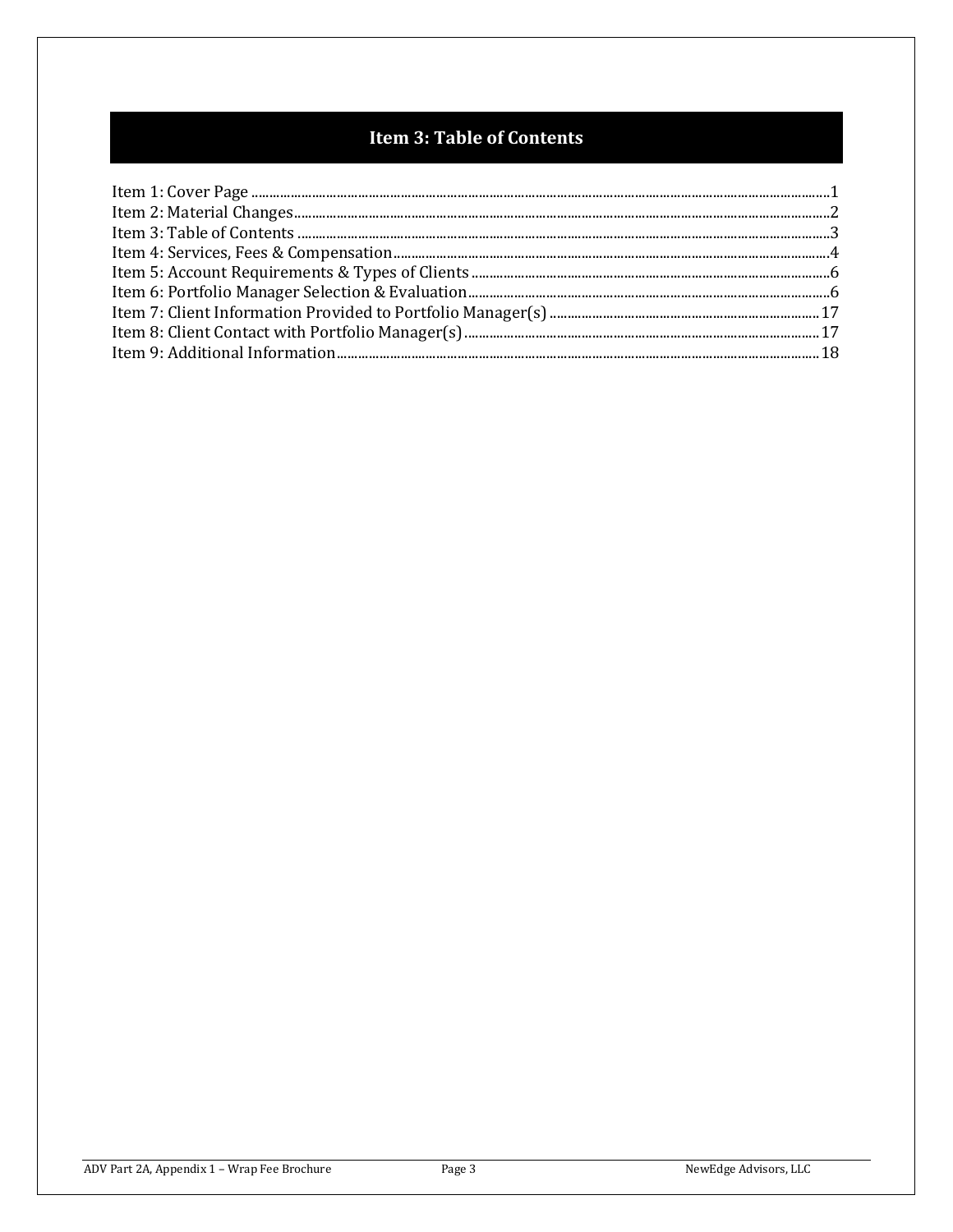## **Item 4: Services, Fees & Compensation**

<span id="page-3-0"></span>Our firm manages assets on a discretionary and non-discretionary basis, for many different types of clients to help meet their financial goals while remaining sensitive to risk tolerance and time horizons. As a fiduciary it is our duty to always act in the client's best interest. This is accomplished in part by knowing the client. Our firm has established a service-oriented advisory practice with open lines of communication. Working with clients to understand their investment objectives while educating them about our process, facilitates the kind of working relationship we value.

Our wrap fee program allows clients to pay a single fee for investment advisory services and associated custodial transaction costs. Because our firm absorbs client transaction fees, an incentive exists to limit trading activities in client accounts and to select securities that cost less than other types of securities available for selection. These incentives create conflicts of interests. NewEdge Advisors manages these conflicts of interest through its oversight programs

Custodial transaction costs, however, are not included in the advisory fee charged by our firm for non-wrap services and are to be paid by the client to their chosen custodian. Depending on the client's account or portfolio trading activity, clients may pay more for using our wrap fee services than they would for using our non-wrapservices. To see what you would pay for transactions in a non-wrap account, please see your custodian's pricing schedule. Your advisor can assist you in obtaining this information if necessary.

#### **Our Wrap Advisory Services**

#### **Wrap Comprehensive Portfolio Management:**

Our comprehensive portfolio management service encompasses asset management as well as providing financial planning/financial consulting to clients. It is designed to assist clients in meeting their financial goals through the use of financial investments. We conduct at least one, but sometimes more than one meeting (in person if possible, otherwise via telephone conference) with clients in order to understand their current financial situation, existing resources, financial goals, and tolerance for risk. Based on what we learn, we propose an investment approach to the client. We may propose an investment portfolio, consisting of exchange traded funds, mutual funds, individual stocks or bonds, or other securities. Upon the client's agreement to the proposed investment plan, we work with the client to establish or transfer investment accounts so that we can manage the client's portfolio. Once the relevant accounts are under our management, we review such accounts on a regular basis and at least quarterly. We may periodically rebalance or adjust client accounts under our management. If the client experiences any significant changes to his/her financial or personal circumstances, the client must notify us so that we can consider such information in managing the client's investments.

#### **Fee Schedule**

a) The maximum annual fee to be charged to the client's account(s) will not exceed 2.50%. The fee to be assessed to each account will be detailed in the client's signed advisory agreement with NewEdge Advisors, LLC, and as appropriate where LPL is the custodian, the LPL Account Application or LPL Tiered Fee Authorization form. Fees will be identified for Fidelity, Raymond James or Schwab directly through NewEdge Advisors, LLC. Where LPL is the custodian, Fees are billed on a pro-rata basis quarterly in advance based on the value of the account(s) on the last day of the previous quarter. Where Fidelity, Raymond James or Schwab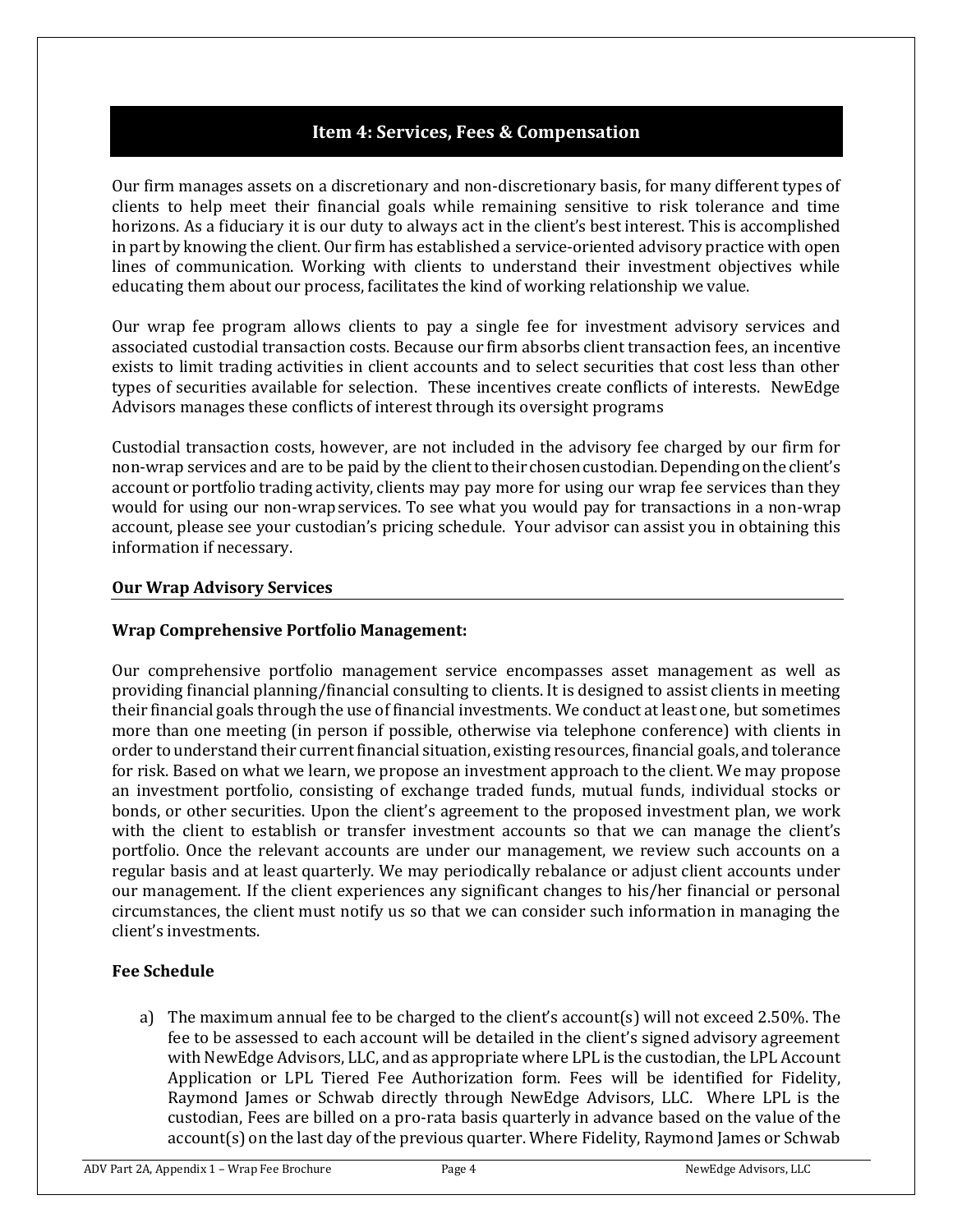is the custodian, Fees are billed on a pro-rata basis quarterly in advance based on the average daily value of the account(s) on the last day of the quarter. Fees are negotiable and will be deducted from the account(s). If accounts are opened during the quarter, the pro-rata advisory fees will be deducted during the next regularly scheduled billing cycle. In rare cases, our firm will agree to direct bill clients. As part of this process, Clients understand the account custodianwill send statements atleast quarterly, showing all disbursements for each account, including the amount of the advisory fees paid to us. Please note that at LPL fees will be adjusted for deposits and withdrawals made during the quarter;

- b) You provide authorization permitting the calculated fees to be paid by the terms detailed herein and within your investment advisory agreement;
- c) Where LPL is custodian, LPL calculates the advisory fees for all fee schedules and deducts them from youraccount;
- d) Where Fidelity, Raymond James or Schwab is the custodian, NewEdge Advisors provides the advisory fee schedules to the custodian, and the custodian will deduct the calculated fee from your account.

#### **Other Types of Fees & Expenses:**

In addition to our advisory fees above, Clients may also pay holdings charges imposed by the chosen custodian for certain investments, charges imposed directly by a mutual fund, index fund, or exchange traded fund, which shall be disclosed in the fund's prospectus (i.e., fund management fees, initial or deferred sales charges, mutual fund sales loads, 12b-1 fees, surrender charges, variable annuity fees, IRA and qualified retirement plan fees, and other fund expenses). Our firm does not receive a portion of these fees.

#### **Mutual Fund Share Class Selection:**

Mutual Funds typically offer multiple share classes available for investment based upon certain eligibility and/or purchase requirements. For instance, in addition to the more commonly offered retail mutual fund share classes (typically, Class A, B and C shares), mutual funds may also offer institutional or advisor share classes (the "lower cost share classes") or other share classes that are designed for purchase in an account enrolled in investment advisory programs. These lower cost share classes usually have a lower expense ratio than other shares classes. In addition, lower cost share classes often do not charge a 12b-1 fee. The Firm will utilize the most appropriate mutual fund share classes for its portfolio allocations available to it. Regardless, clients may still be invested in funds with higher internal expenses when no lower cost share classes for a particular fund is available at the custodian or the client is not eligible due to investment minimums or other requirements.

Certain Funds ("SWM Eligible Funds") in the Strategic Wealth Management (SWM) program contain 12b-1 fees. The list of available mutual funds in SWM is selected by LPL Financial, the program manager. In the SWM program, there are certain SWM Eligible Funds available for each fund family. In certain instances, the best available fund may be a share class containing a 12B-1 fee. The Firm does not receive or accept 12b-1 fees on advisory accounts; any 12b-1 fees generated through the use of these funds will be retained by the custodian.

Clients, when participating in certain sponsored programs or our wrap portfolio management services, should understand that a transaction charge for mutual fund and exchange traded fund (ETF) purchases and redemptions may occur in accordance with the appropriate custodial agreement. The applicable transaction charge varies depending on the amount of recordkeeping fees received by the custodian / broker-dealer from the mutual fund or ETF and/or whether the sponsor of the mutual fund or ETF participates in a No Transaction Fee (NTF) Network. When an NTF mutual fund or ETF is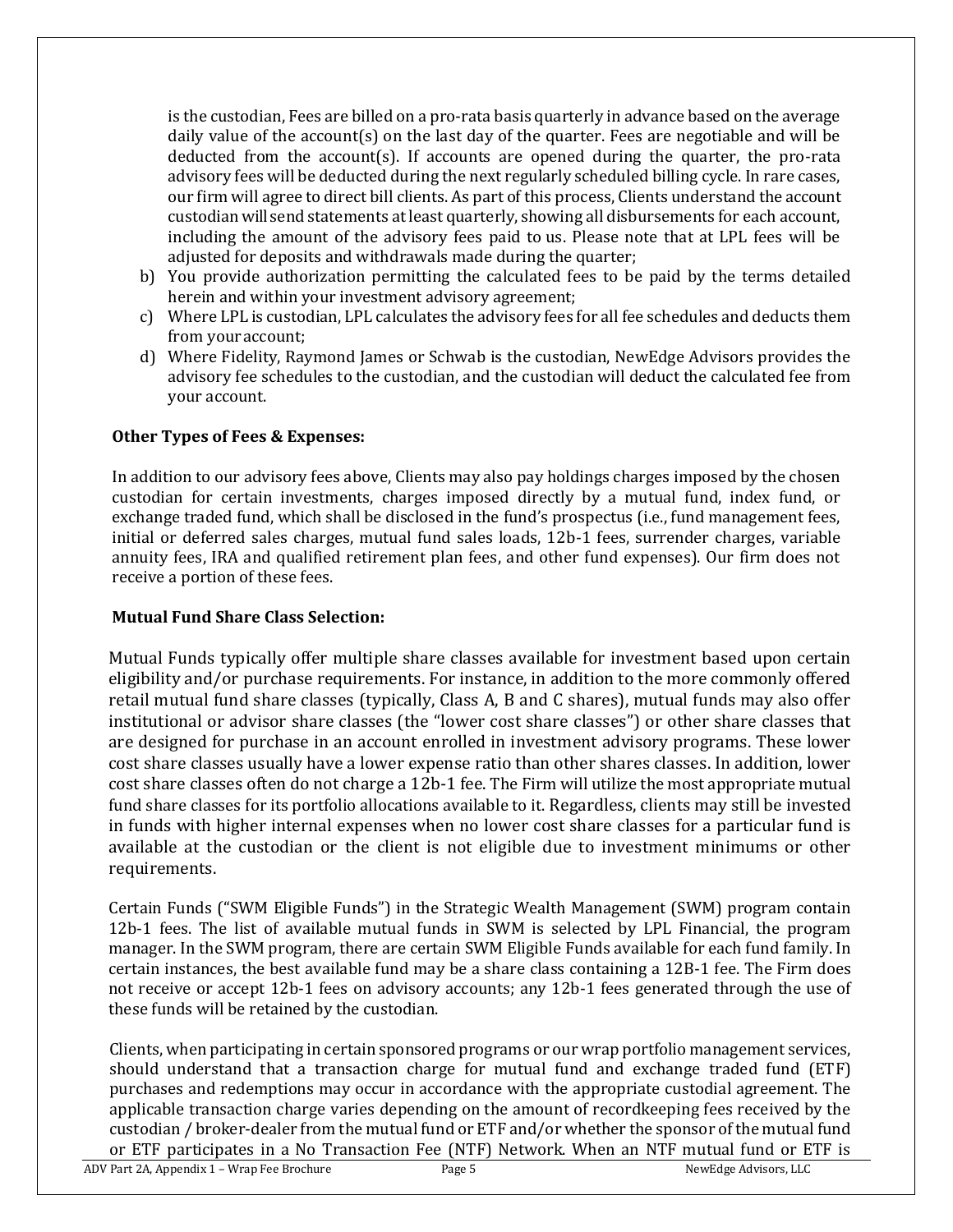purchased in a client's account, the NTF fund's sponsor directs a payment to the custodian / brokerdealer on behalf and for the benefit of the client that is used exclusively as a credit to defray the bona fide transaction charge obligations of the client's account. When an NTF fund is sold, the custodian / broker-dealer waives the transaction charge to the investment adviser representative (IAR). Each custodian which provides execution and custodial services to NewEdge Advisors, LLC has a version of a NTF fund network specific to them and could vary across custodians.

Clients should understand the cost to the IAR of transaction charges may be a factor the IAR considers when selecting securities and determining whether to place transactions in accounts. Specifically, the IAR has a financial incentive to select NTF funds to avoid paying or to lower the transaction charges. While these transaction charges are not passed to the Client, this does create a conflict of interest. Clients should consider this conflict when monitoring the purchase of NTF funds as all such conflicts may have an impact on the investment performance of accounts.

Clients also should be aware that NTF funds may have higher ongoing internal expenses that can be used to offset payments made by sponsors for transaction charge waivers, and this can reduce the investment returns over time relative to other share classes of the same fund.

If the selection of mutual funds is related to any of the NewEdge Advisors, LLC proprietary models ("NewEdge Advisors Models"), the due diligence and evaluation of share class will be the responsibility of the investment personnel of NewEdge Advisors. If the account is being managed directly by an IAR of NewEdge Advisors, the due diligence and evaluation of share class will be the responsibility of the IAR.

#### **Wrap Fee Program Recommendations**

<span id="page-5-0"></span>We do not recommend or offer the wrap program services of other providers.

## **Item 5: Account Requirements & Types of Clients**

Types of clients we typically manage wrap fee accounts on behalf of, include:

- Individuals and High Net-Worth Individuals;
- Trusts, Estates or Charitable Organizations;
- Pension and Profit-Sharing Plans;
- <span id="page-5-1"></span>• Corporations, Limited Liability Companies and/or Other Business Types.

## **Item 6: Portfolio Manager Selection & Evaluation**

Our firm's investment adviser representatives ("IARs") act as portfolio manager(s) for this wrap fee program. A conflict arises in that other investment advisory firms may charge the same or lower fees than our firm for similar services. Our IARs are subject to individual licensing requirements as imposed by state securities boards. Our firm is required to confirm or update each IAR's Form U4 on an annual basis. IAR supervision is conducted by our Chief Compliance Officer or qualified designees as determined by management.

#### **Advisory Business:**

See Item 4 for information about our wrap fee advisory program. We offer individualized investment advice to clients utilizing our Wrap Comprehensive Portfolio Management service. Each client has the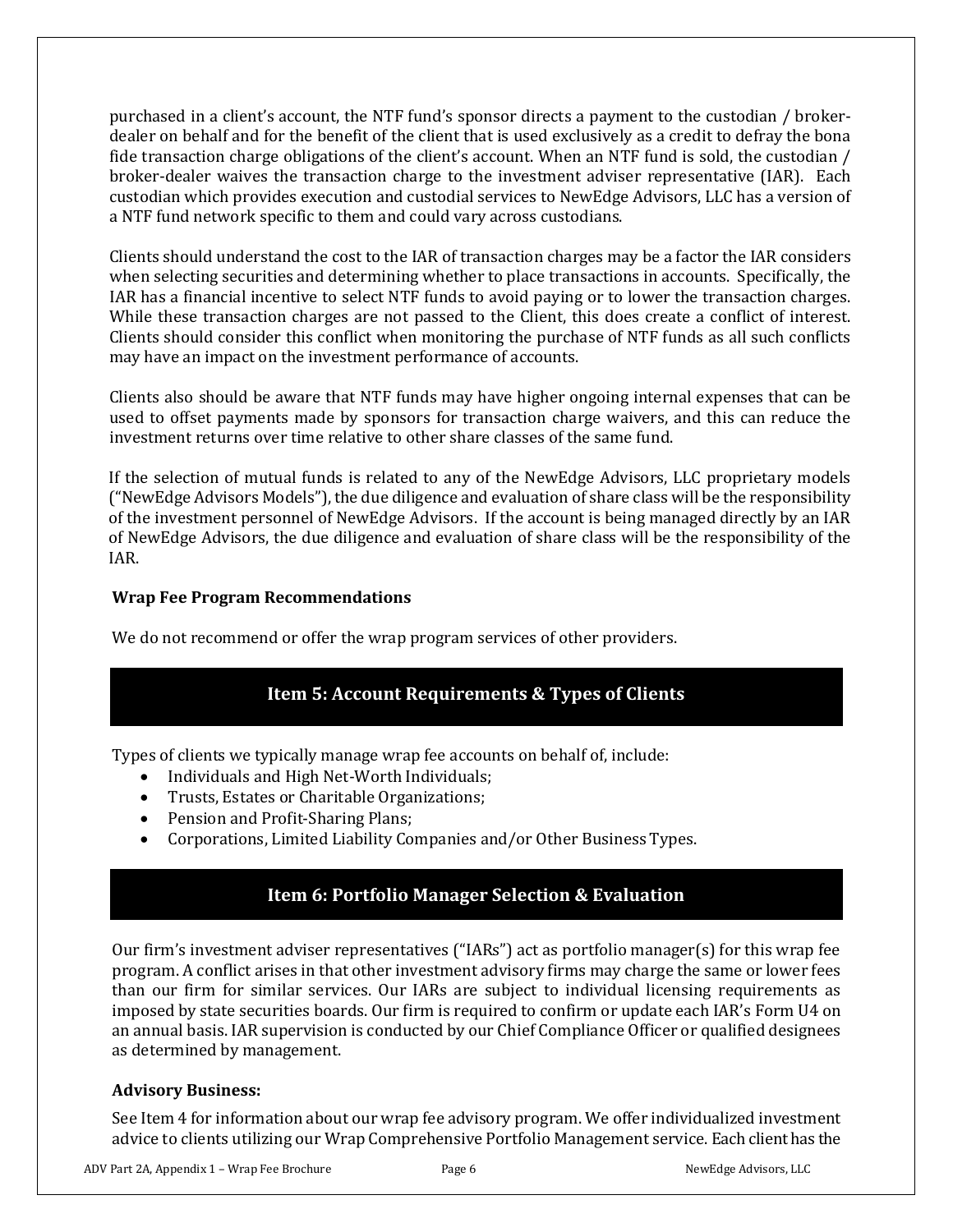opportunity to place reasonable restrictions on the types of investments to be held in the portfolio. Restrictions on investments in certain securities or types of securities may not be possible due to the level of difficulty this would entail in managing the account. Restrictions would be limited to our Wrap Comprehensive Portfolio Management service. NewEdge Advisors and its IAR reserve the right to terminate advisory services or to not initiate advisory services for a Client if the requested restrictions are deemed unreasonable and beyond the firm capacity to employ. We do not manage assets through our other services.

#### **Participation in Wrap Fee Programs:**

We only offer wrap fee accounts to our clients, which are managed on an individualized basis according to the client's investment objectives, financial goals, risk tolerance, etc. Our firm does not manage non-wrap fee accounts.

#### **Performance-Based Fees & Side-By-Side Management:**

Our firm does not charge performance fees.

#### **Methods of Analysis, Investment Strategies & Risk of Loss:**

The following methods of analysis and investment strategies may be utilized in formulating our investment advice and/or managing client assets, provided that such methods and/or strategies are appropriate to the needs of the client and consistent with the client's investment objectives, risk tolerance, and time horizons, among other considerations.

#### *General Risks of Owning Securities*

The prices of securities held in client accounts and the income they generate may decline in response to certain events taking place around the world. These include events directly involving the issuers of securities held as underlying assets of mutual funds in a client's account, conditions affecting the general economy, and overall market changes. Other contributing factors include local, regional, or global political, social, or economic instability and governmental or governmental agency responses to economic conditions. Finally, currency, interest rate, and commodity price fluctuations may also affect security prices and income.

The prices of, and the income generated by, most debt securities held by a client's account may be affected by changing interest rates and by changes in the effective maturities and credit ratings of these securities. For example, the prices of debt securities in the client's account generally will decline when interest rates rise and increase when interest rates fall. In addition, falling interest rates may cause an issuer to redeem, "call" or refinance a security before its stated maturity, which may result in our firm having to reinvest the proceeds in lower yielding securities. Longer maturity debt securities generally have higher rates of interest and may be subject to greater price fluctuations than shorter maturity debt securities. Debt securities are also subject to credit risk, which is the possibility that the credit strength of an issuer will weaken, and/or an issuer of a debt security will fail to make timely payments of principal or interest and the security will go into default.

The guarantee of a security backed by the U.S. Treasury or the full faith and credit of the U.S. government only covers the timely payment of interest and principal when held to maturity. This means thatthe current market values for these securities will fluctuate with changes in interest rates.

Investments in securities issued by entities based outside the United States may be subject to increased levels of the risks described above. Currency fluctuations and controls, different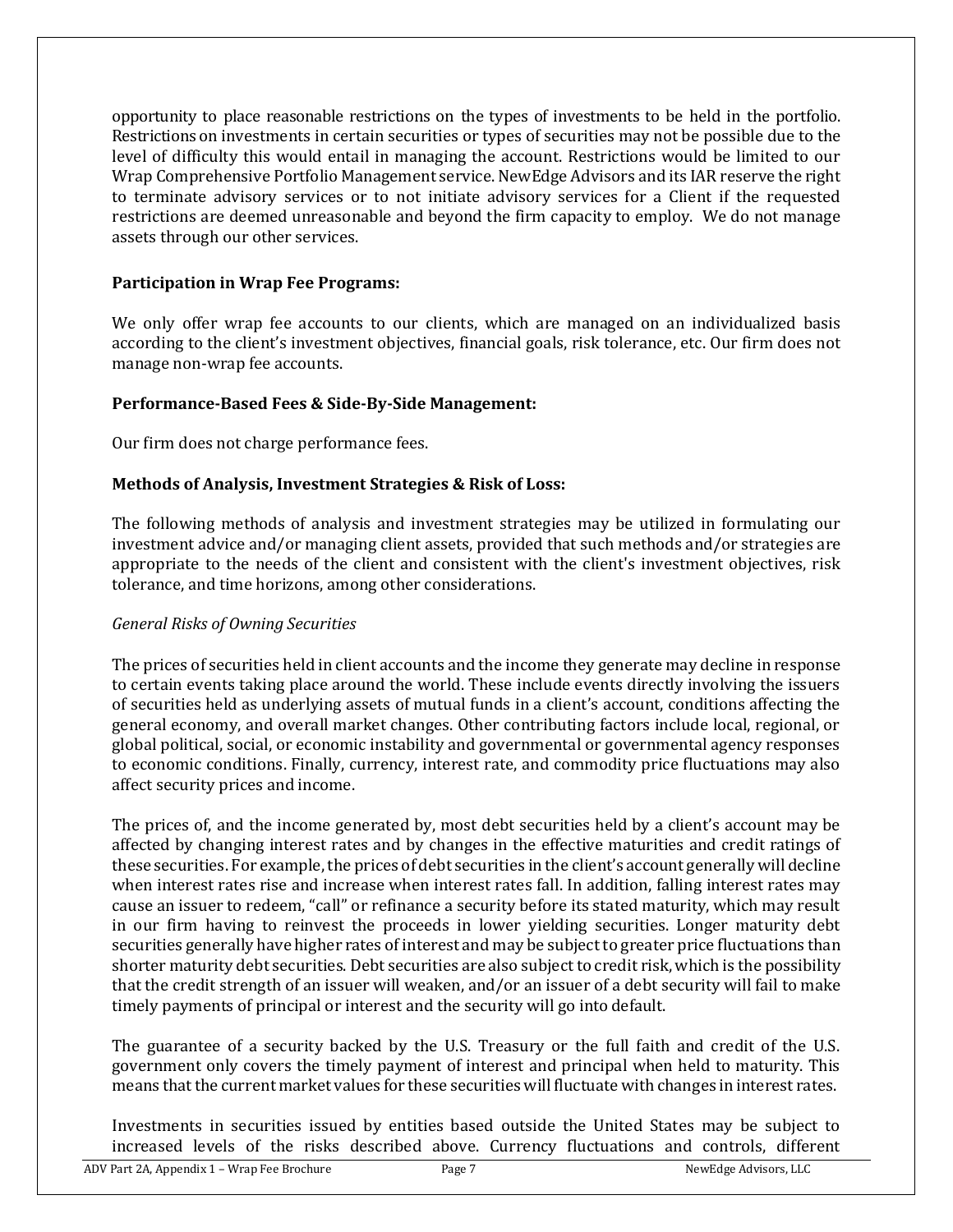accounting, auditing, financial reporting, disclosure, regulatory and legal standards and practices could also affect investments in securities of foreign issuers. Additional factors may include expropriation, changes in tax policy, greater market volatility, different securities market structures, and higher transaction costs.

Finally, various administrative difficulties, such as delays in clearing and settling portfolio transactions, or in receiving payment of dividends can increase risk. Finally, investments in securities issued by entities domiciled in the United States may also be subject to many of theserisks.

#### *Methods of Analysis*

Securities analysis methods rely on the assumption that the companies whose securities are purchased and/or sold, the rating agencies that review these securities, and other publicly-available sources of information about these securities, are providing accurate and unbiased data. While our firm is alert to indications that data may be incorrect, there is always a risk that our firm's analysis may be compromised by inaccurate or misleading information.

**Charting:** In this type of technical analysis, we review charts of market and security activity in an attempt to identify when the market is moving up or down and to predict when how long the trend may last and when that trend might reverse.

**Cyclical Analysis:** Statistical analysis of specific events occurring at a sufficient number of relatively predictable intervals that they can be forecasted into the future. Cyclical analysis asserts that cyclical forces drive price movements in the financial markets. Risks include that cycles may invert or disappear and there is no expectation that this type of analysis will pinpoint turning points, instead be used in conjunction with other methods of analysis.

**Fundamental Analysis:** The analysis of a business's financial statements (usually to analyze the business's assets, liabilities, and earnings), health, and its competitors and markets. When analyzing a stock, futures contract, or currency using fundamental analysis there are two basic approaches one can use: bottom up analysis and top down analysis. The terms are used to distinguish such analysis from other types of investment analysis, such as quantitative and technical. Fundamental analysis is performed on historical and present data, but with the goal of making financial forecasts. There are several possible objectives: (a) to conduct a company stock valuation and predict its probable price evolution; (b) to make a projection on its business performance; (c) to evaluate its management and make internal business decisions; (d) and/or to calculate its credit risk.; and (e) to find out the intrinsic value of the share.

When the objective of the analysis is to determine what stock to buy and at what price, there are two basic methodologies investors rely upon: (a) Fundamental analysis maintains that markets may misprice a security in the short run but that the "correct" price will eventually be reached. Profits can be made by purchasing the mispriced security and then waiting for the market to recognize its "mistake" and reprice the security.; and (b) Technical analysis maintains that all information is reflected already in the price of a security. Technical analysts analyze trends and believe that sentiment changes predate and predict trend changes. Investors' emotional responses to price movements lead to recognizable price chart patterns. Technical analysts also analyze historical trends to predict future price movement. Investors can use one or both of these different but complementary methods for stock picking. This presents a potential risk, as the price of a security can move up or down along with the overall market regardless of the economic and financial factors considered in evaluating the stock.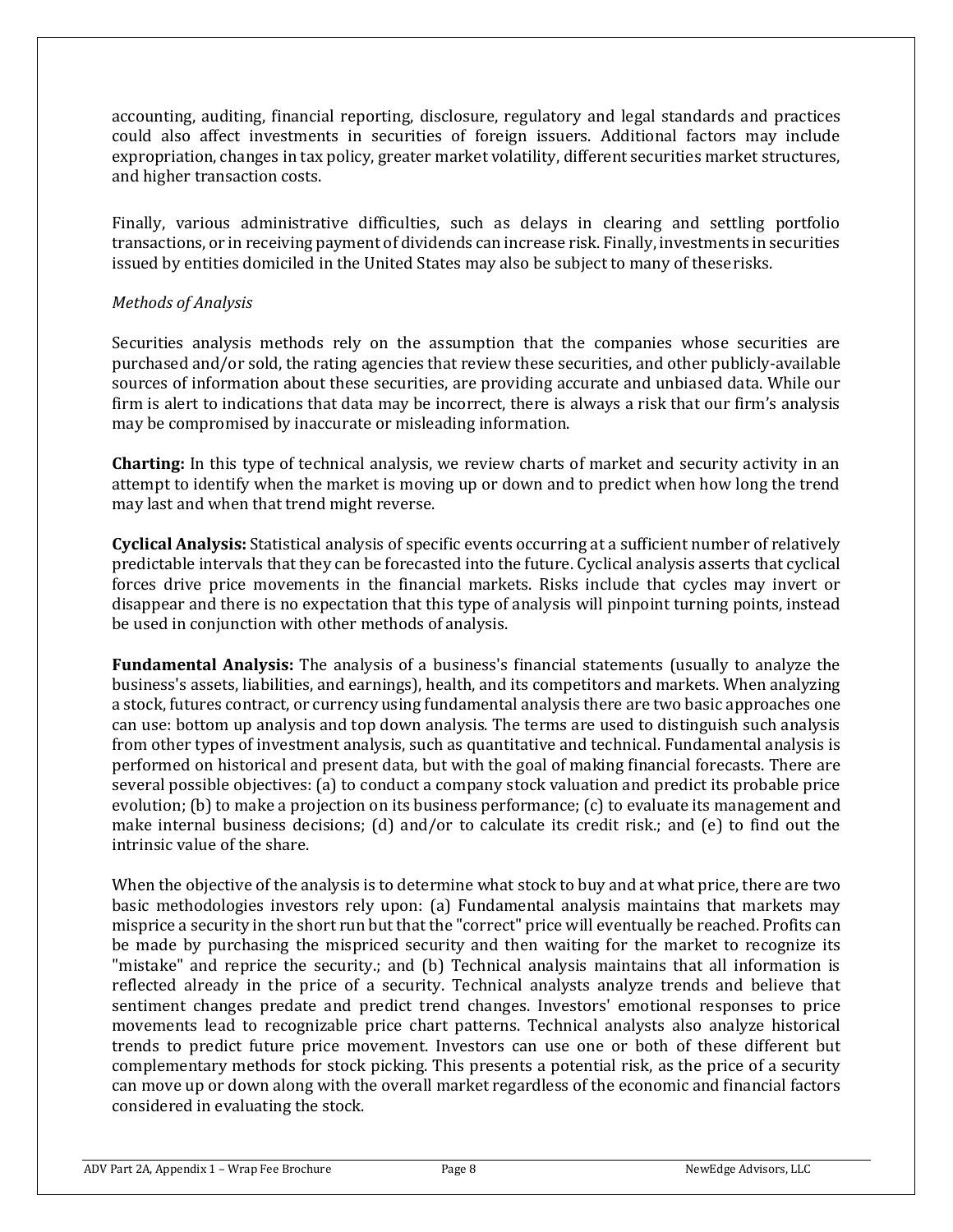**Mutual Fund and/or Exchange Traded Fund ("ETF") Analysis:** Analysis of the experience and track record of the manager of the mutual fund or ETF in an attempt to determine if that manager has demonstrated an ability to invest over a period of time and in different economic conditions. The underlying assets in a mutual fund or ETF are also reviewed in an attempt to determine if there is significant overlap in the underlying investments held in other fund(s) in the Client's portfolio. The funds or ETFs are monitored in an attempt to determine if they are continuing to follow their stated investment strategy. Arisk of mutual fund and/or ETF analysis is that, as in all securities investments, past performance does not guarantee future results. A manager who has been successful may not be able to replicate that success in the future. In addition, as our firm does not control the underlying investments in a fund or ETF, managers of different funds held by the Client may purchase the same security, increasing the risk to the Client if that security were to fall in value. There is also a risk that a manager may deviate from the stated investment mandate or strategy of the fund or ETF, which could make the holding(s) less suitable for the Client's portfolio.

**Technical Analysis:** A security analysis methodology for forecasting the direction of prices through the study of past market data, primarily price and volume. A fundamental principle of technical analysis is that a market's price reflects all relevant information, so their analysis looks at the history of a security's trading pattern rather than external drivers such as economic, fundamental and news events. Therefore, price action tends to repeat itself due to investors collectively tending toward patterned behavior – hence technical analysis focuses on identifiable trends and conditions. Technical analysts also widely use market indicators of many sorts, some of which are mathematical transformations of price, often including up and down volume, advance/decline data and other inputs. These indicators are used to help assess whether an asset is trending, and if it is, the probability of its direction and of continuation. Technicians also look for relationships between price/volume indices and market indicators. Technical analysis employs models and trading rules based on price and volume transformations, such as the relative strength index, moving averages, regressions, inter-market and intra-market price correlations, business cycles, stock market cycles or, classically, through recognition of chart patterns. Technical analysis is widely used among traders and financial professionals and is very often used by active day traders, market makers and pit traders. The risk associated with this type of analysis is that analysts use subjective judgment to decide which pattern(s) a particular instrument reflects at a given time and what the interpretation of that pattern should be.

**Third-Party Money Manager Analysis:** The analysis of the experience, investment philosophies, and past performance of independent third-party investment managers in an attempt to determine if that manager has demonstrated an ability to invest over a period of time and in different economic conditions. Analysis is completed by monitoring the manager's underlying holdings, strategies, concentrations and leverage as part of our overall periodic risk assessment. Additionally, as part of the due-diligence process, the manager's compliance and business enterprise risks are surveyed and reviewed. A risk of investing with a third-party manager who has been successful in the past is that they may not be able to replicate that success in the future. In addition, as our firm does not control the underlying investments in a third-party manager's portfolio, there is also a risk that a manager may deviate from the stated investment mandate or strategy of the portfolio, making it a less suitable investment for our clients. Moreover, as our firm does not control the manager's daily business and compliance operations, our firm may be unaware of the lack of internal controls necessary to prevent business, regulatory or reputational deficiencies.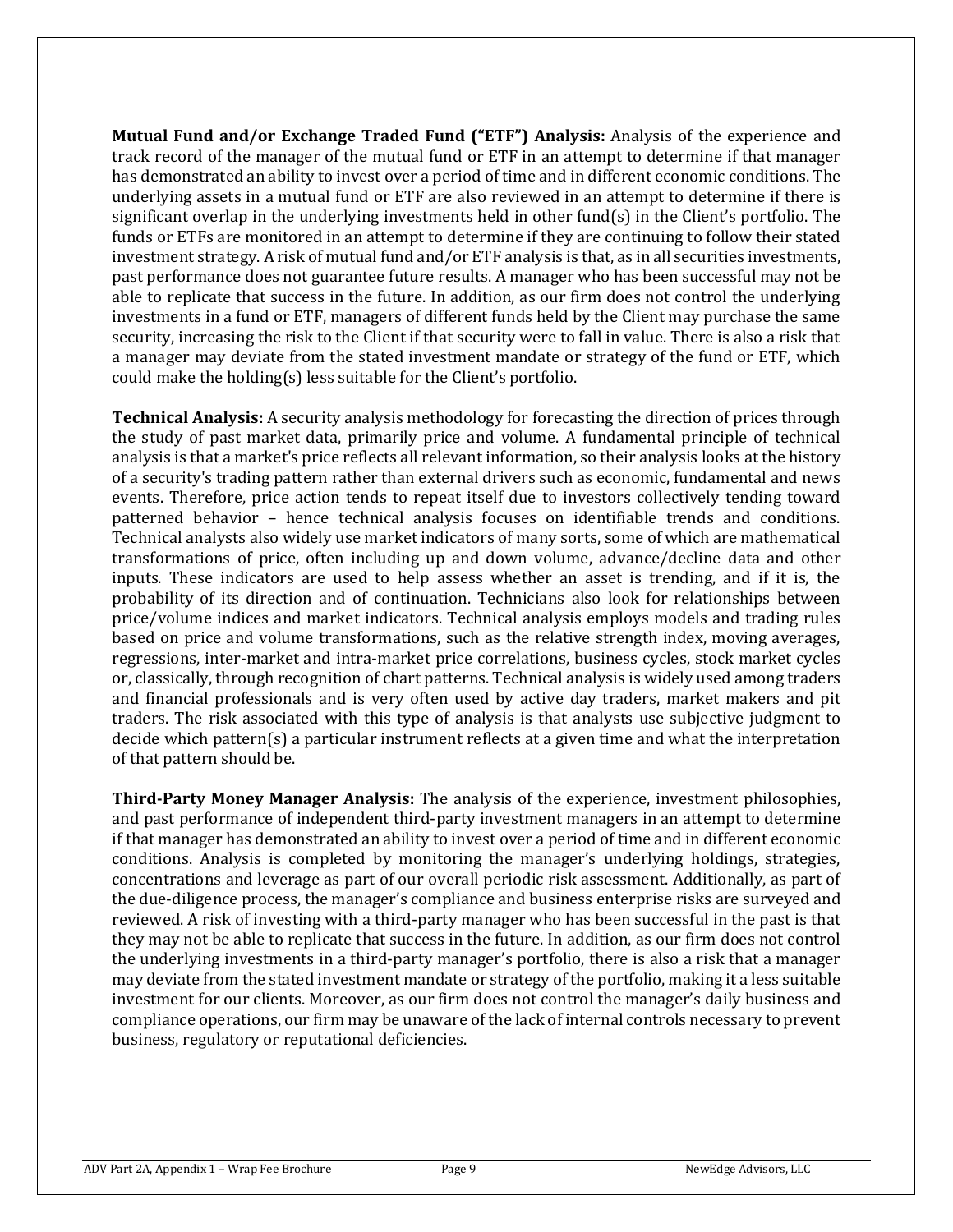#### *Investment Strategies & Asset Classes*

**Asset Allocation:** The implementation of an investment strategy that attempts to balance risk versus reward by adjusting the percentage of each asset in an investment portfolio according to the investor's risk tolerance, goals and investment time frame. Asset allocation is based on the principle that different assets perform differently in different market and economic conditions. A fundamental justification for asset allocation is the notion that different asset classes offer returns that are not perfectly correlated, hence diversification reduces the overall risk in terms of the variability of returns for a given level of expected return. Although risk is reduced as long as correlations are not perfect, it is typically forecast (wholly or in part) based on statistical relationships (like correlation and variance) that existed over some past period. Expectations for return are often derived in the same way.

An asset class is a group of economic resources sharing similar characteristics, such as riskiness and return. There are many types of assets that may or may not be included in an asset allocation strategy. The "traditional" asset classes are stocks (value, dividend, growth, or sector-specific [or a "blend" of any two or more of the preceding]; large-cap versus mid-cap, small-cap or micro-cap; domestic, foreign [developed], emerging or frontier markets), bonds (fixed income securities more generally: investment-grade or junk [high-yield]; government or corporate; short-term, intermediate, longterm; domestic, foreign, emerging markets), and cash or cash equivalents. Allocation among these three provides a starting point. Usually included are hybrid instruments such as convertible bonds and preferred stocks, counting as a mixture of bonds and stocks. Other alternative assets that may be considered include: commodities: precious metals, nonferrous metals, agriculture, energy, others.; Commercial or residential real estate (also REITs); Collectibles such as art, coins, or stamps; insurance products (annuity, life settlements, catastrophe bonds, personal life insurance products, etc.); derivatives such as long-short or market neutral strategies, options, collateralized debt, and futures; foreign currency; venture capital; private equity; and/or distressed securities.

There are several types of asset allocation strategies based on investment goals, risk tolerance, time frames and diversification. The most common forms of asset allocation are: strategic, dynamic, tactical, and core-satellite.

- Strategic Asset Allocation: The primary goal of a strategic asset allocation is to create an asset mix that seeks to provide the optimal balance between expected risk and return for a longterm investment horizon. Generally speaking, strategic asset allocation strategies are agnostic to economic environments, i.e., they do not change their allocation postures relative to changing market or economic conditions.
- Dynamic Asset Allocation: Dynamic asset allocation is similar to strategic asset allocation in that portfolios are built by allocating to an asset mix that seeks to provide the optimal balance between expected risk and return for a long-term investment horizo[n.](https://en.wikipedia.org/wiki/Asset_allocation#cite_note-idzorek1-3)<sup>[\[3\]](https://en.wikipedia.org/wiki/Asset_allocation#cite_note-idzorek1-3)</sup> Like strategic allocation strategies, dynamic strategies largely retain exposure to their original asset classes; however, unlike strategic strategies, dynamic asset allocation portfolios will adjust their postures over time relative to changes in the economic environment.
- Tactical Asset Allocation: Tactical asset allocation is a strategy in which an investor takes a more active approach that tries to position a portfolio into those assets, sectors, or individual stocks that show the most potential for perceived gains. While an original asset mix is formulated much like strategic and dynamic portfolio, tactical strategies are often traded more actively and are free to move entirely in and out of their core asset classes
- Core-Satellite Asset Allocation: Core-Satellite allocation strategies generally contain a 'core' strategic element making up the most significant portion of the portfolio, while applying a dynamic or tactical 'satellite' strategy that makes up a smaller part of the portfolio. In this way, core-satellite allocation strategies are a hybrid of the strategic and dynamic/tactical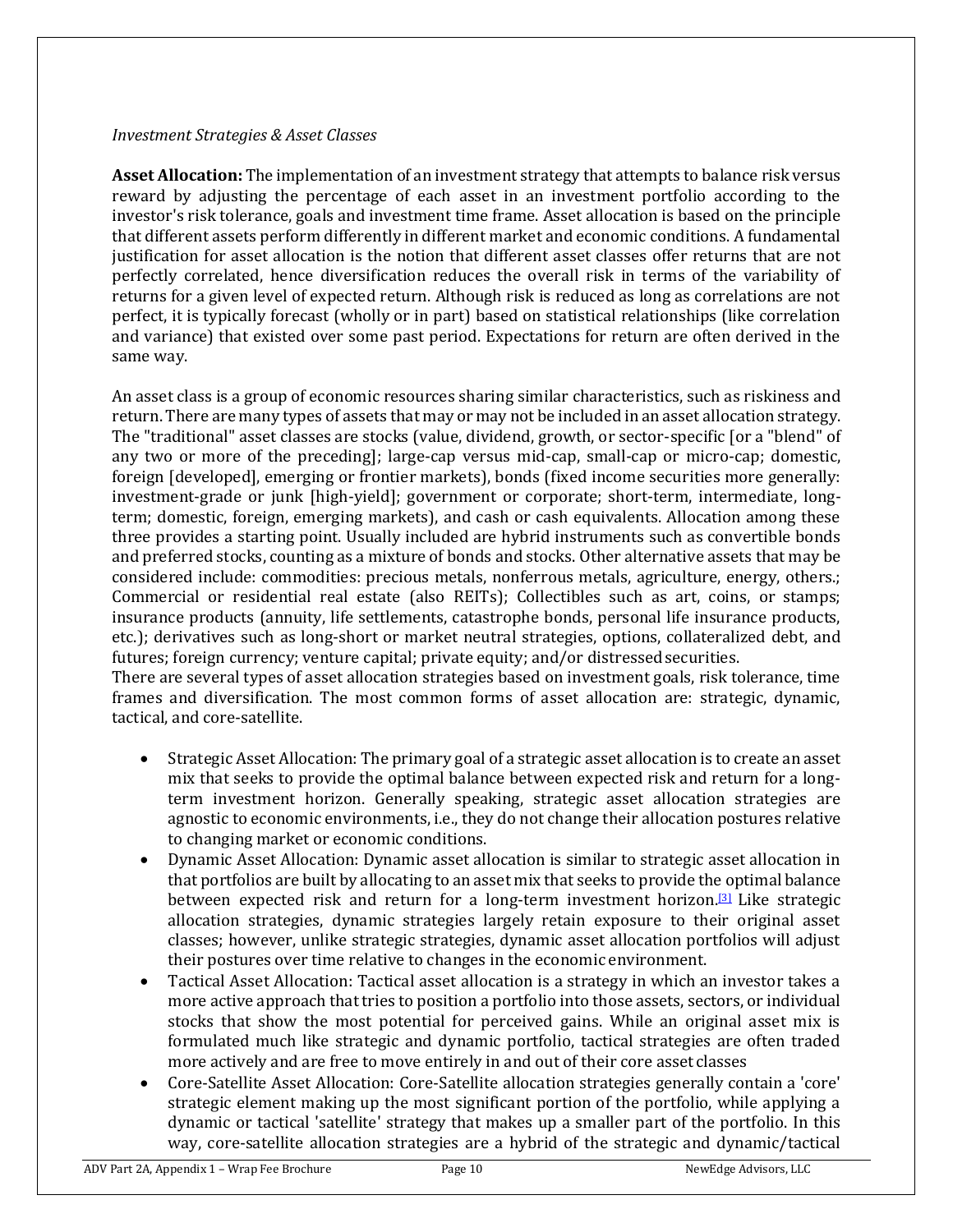allocation strategies mentioned above.

**Debt Securities (Bonds)**: Issuers use debt securities to borrow money. Generally, issuers pay investors periodic interest and repay the amount borrowed either periodically during the life of the security and/or at maturity. Alternatively, investors can purchase other debt securities, such as zerocoupon bonds, which do not pay current interest, but rather are priced at a discount from their face values and their values accrete over time to face value at maturity. The market prices of debt securities fluctuate depending on such factors as interest rates, credit quality, and maturity. In general, market prices of debt securities decline when interest rates rise and increase when interest rates fall. Bonds with longer rates of maturity tend to have greater interest rate risks.

Certain additional risk factors relating to debt securities include: (a) When interest rates are declining, investors have to reinvest their interest income and any return of principal, whether scheduled or unscheduled, at lower prevailing rates.; (b) Inflation causes tomorrow's dollar to be worth less than today's; in other words, it reduces the purchasing power of a bond investor's future interest payments and principal, collectively known as "cash flows." Inflation also leads to higher interest rates, which in turn leads to lower bond prices.; (c) Debt securities may be sensitive to economic changes, political and corporate developments, and interest rate changes. Investors can also expect periods of economic change and uncertainty, which can result in increased volatility of market prices and yields of certain debt securities. For example, prices of these securities can be affected by financial contracts held by the issuer or third parties (such as derivatives) relating to the security or other assets or indices. (d) Debt securities may contain redemption or call provisions entitling their issuers to redeem them at a specified price on a date prior to maturity. If an issuer exercises these provisions in a lower interest rate market, the account would have to replace the security with a lower yielding security, resulting in decreased income to investors. Usually, a bond is called at or close to par value. This subjects investors that paid a premium for their bond risk of lost principal. In reality, prices of callable bonds are unlikely to move much above the call price if lower interest rates make the bond likely to be called.; (e) If the issuer of a debt security defaults on its obligations to pay interest or principal or is the subject of bankruptcy proceedings, the account may incur losses or expenses in seeking recovery of amounts owed to it.; (f) There may be little trading in the secondary market for particular debt securities, which may affect adversely the account's ability to value accurately or dispose of such debt securities. Adverse publicity and investor perceptions, whether or not based on fundamental analysis, may decrease the value and/or liquidity of debt securities.

**Exchange Traded Funds ("ETFs"):** An ETF is a type of Investment Company (usually, an open-end fund or unit investment trust) whose primary objective is to achieve the same return as a particular market index. The vast majority of ETFs are designed to track an index, so their performance is close to that of an index mutual fund, but they are not exact duplicates. A tracking error, or the difference between the returns of a fund and the returns of the index, can arise due to differences in composition, management fees, expenses, and handling of dividends. ETFs benefit from continuous pricing; they can be bought and sold on a stock exchange throughout the trading day. Because ETFs trade like stocks, you can place orders just like with individual stocks - such as limit orders, gooduntil-canceled orders, stop loss orders etc. They can also be sold short. Traditional mutual funds are bought and redeemed based on their net asset values ("NAV") at the end of the day. ETFs are bought and sold at the market prices on the exchanges, which resemble the underlying NAV but are independent of it. However, arbitrageurs will ensure that ETF prices are kept very close to the NAV of the underlying securities. Although an investor can buy as few as one share of an ETF, most buy in board lots. Anything bought in less than a board lot will increase the cost to the investor. Anyone can buy any ETF no matter where in the world it trades. This provides a benefit over mutual funds, which generally can only be bought in the country in which they are registered.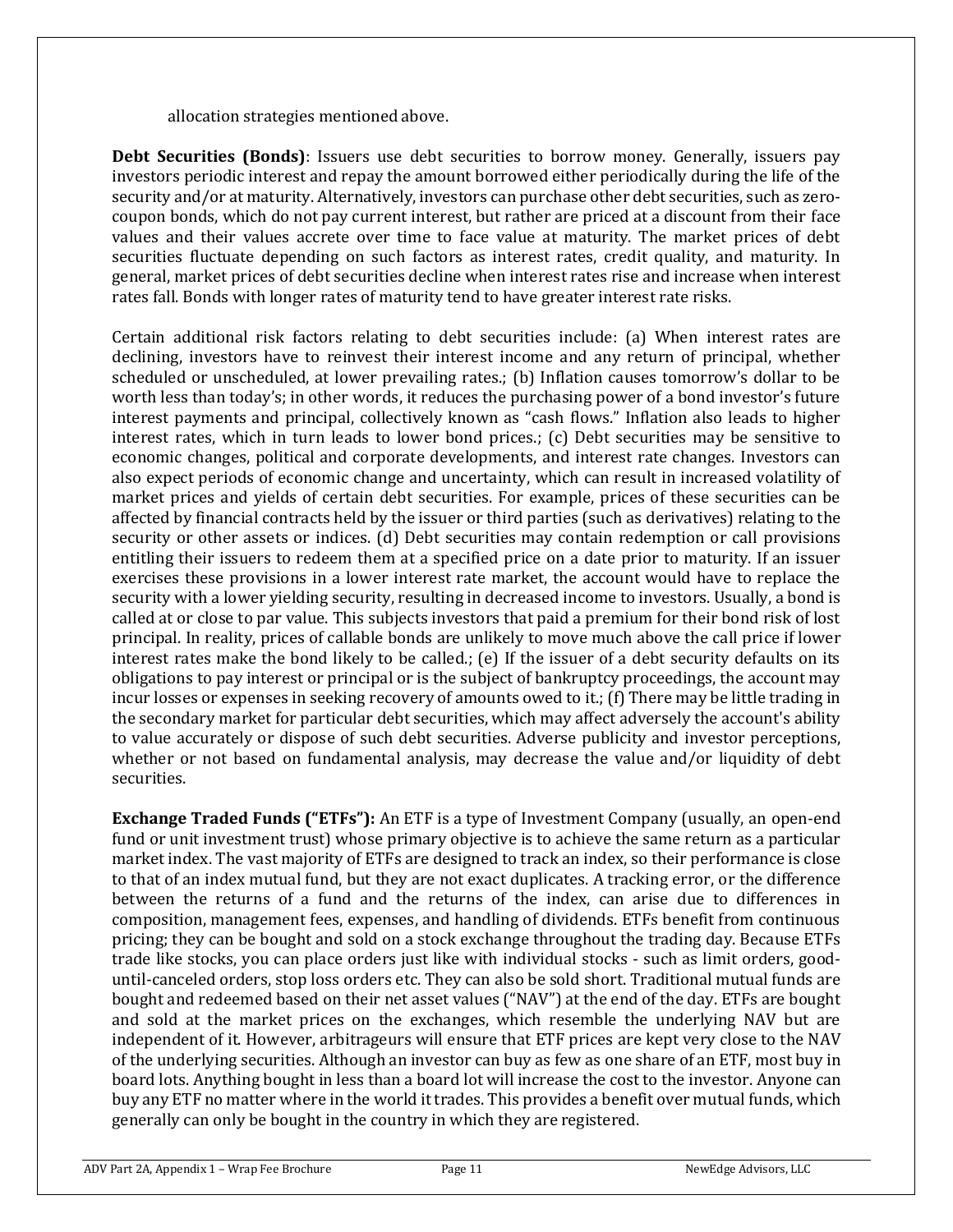One of the main features of ETFs are their low annual fees, especially when compared to traditional mutual funds. The passive nature of index investing, reduced marketing, and distribution and accounting expenses all contribute to the lower fees. However, individual investors must pay a brokerage commission to purchase and sell ETF shares; for those investors who trade frequently, this can significantly increase the cost of investing in ETFs. That said, with the advent of low-cost brokerage fees, small or frequent purchases of ETFs are becoming more cost efficient.

**Fixed Income:** Fixed income is a type of investing or budgeting style for which real return rates or periodic income is received at regular intervals and at reasonably predictable levels. Fixed-income investors are typically retired individuals who rely on their investments to provide a regular, stable income stream. This demographic tends to invest heavily in fixed-income investments because of the reliable returns they offer. Fixed-income investors who live on set amounts of periodically paid income face the risk of inflation eroding their spending power.

Some examples of fixed-income investments include treasuries, money market instruments, corporate bonds, asset-backed securities, municipal bonds and international bonds. The primary risk associated with fixed-income investments is the borrower defaulting on his payment. Other considerations include exchange rate risk for international bonds and interest rate risk for longerdated securities. The most common type of fixed-income security is a bond. Bonds are issued by federal governments, local municipalities and major corporations. Fixed-income securities are recommended for investors seeking a diverse portfolio; however, the percentage of the portfolio dedicated to fixed income depends on your own personal investment style. There is also an opportunity to diversify the fixed-income component of a portfolio. Riskier fixed-income products, such as junk bonds and longer-dated products, should comprise a lower percentage of your overall portfolio.

The interest payment on fixed-income securities is considered regular income and is determined based on the creditworthiness of the borrower and current market rates. In general, bonds and fixedincome securities with longer-dated maturities pay a higher rate, also referred to as the coupon rate, because they are considered riskier. The longer the security is on the market, the more time it has to lose its value and/or default. At the end of the bond term, or at bond maturity, the borrower returns the amount borrowed, also referred to as the principal or par value.

**Individual Stocks**: A common stock is a security that represents ownership in a corporation. Holders of common stock exercise control by electing a board of directors and voting on corporate policy. Investing in individual common stocks provides us with more control of what you are invested in and when that investment is made. Having the ability to decide when to buy or sell helps us time the taking of gains or losses. Common stocks, however, bear a greater amount of risk when compared to certificate of deposits, preferred stock and bonds. It is typically more difficult to achieve diversification when investing in individual common stocks. Additionally, common stockholders are on the bottom of the priority ladder for ownership structure; if a company goes bankrupt, the common stockholders do not receive their money until the creditors and preferred shareholders have received their respective share of the leftover assets.

**Long-Term Purchases:** Our firm may buy securities for your account and hold them for a relatively long time (more than a year) in anticipation that the security's value will appreciate over a long horizon. The risk of this strategy is that our firm could miss out on potential short-term gains that could have been profitable to your account, or it's possible that the security's value may decline sharply before our firm decide to sell.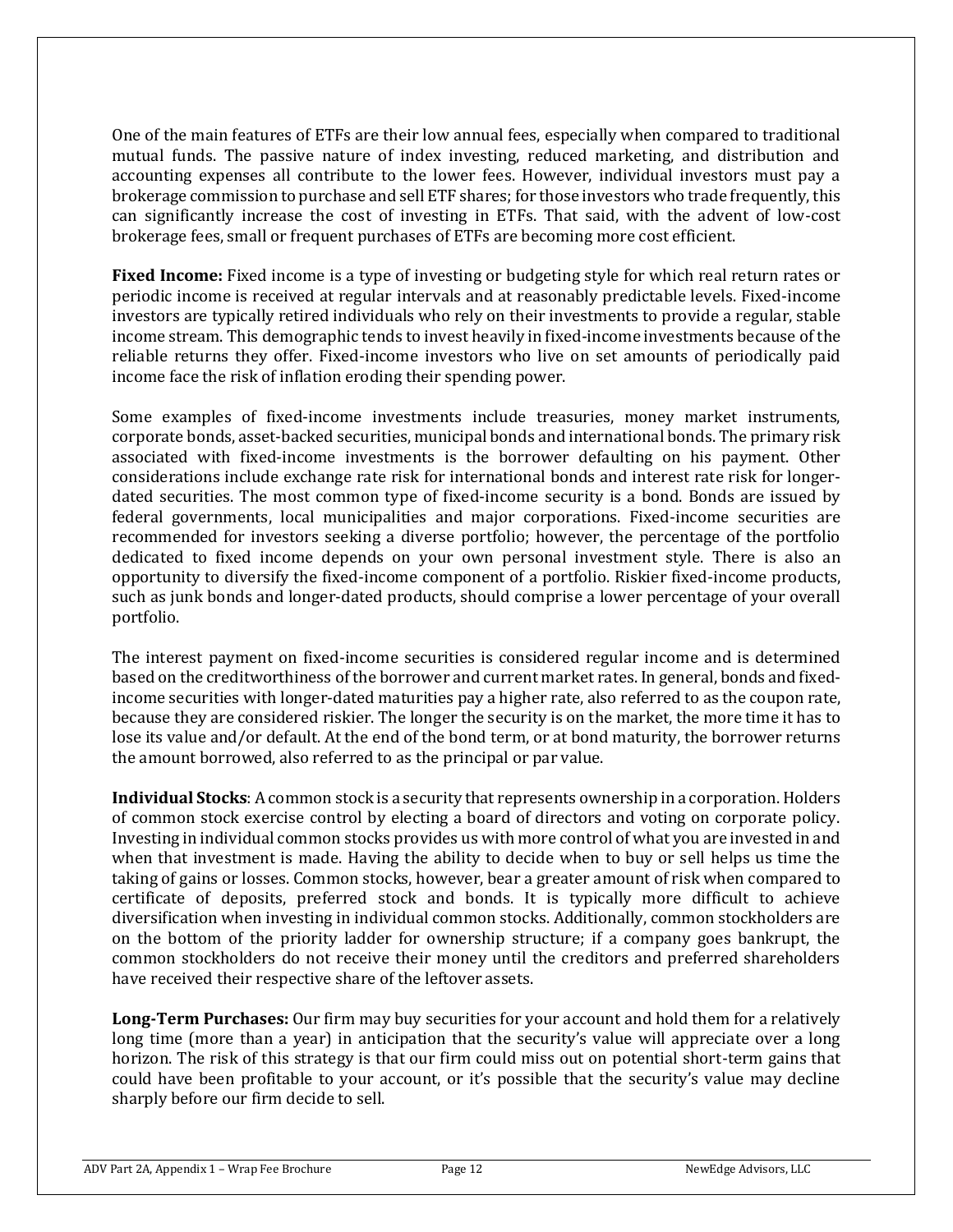**Margin Transactions:** Our firm may purchase stocks, mutual funds, and/or other securities for your portfolio with money borrowed from your brokerage account. This allows you to purchase more stock than you would be able to with your available cash and allows us to purchase stock without selling other holdings. Margin accounts and transactions are risky and not necessarily appropriate for every client. The potential risks associated with these transactions are (1) You can lose more funds than are deposited into the margin account; (2) the forced sale of securities or other assets in your account; (3) the sale of securities or other assets without contacting you; and (4) you may not be entitled to choose which securities or other assets in your account(s) are liquidated or sold to meet a margin call.

**Mutual Funds**: A mutual fund is a company that pools money from many investors and invests the money in a variety of differing security types based the objectives of the fund. The portfolio of the fund consists of the combined holdings it owns. Each share represents an investor's proportionate ownership of the fund's holdings and the income those holdings generate. The price that investors pay for mutual fund shares is the fund's per share net asset value ("NAV") plus any shareholder fees that the fund imposes at the time of purchase (such as sales loads). Investors typically cannot ascertain the exact make-up of a fund's portfolio at any given time, nor can they directly influence which securities the fund manager buys and sells or the timing of those trades. With an individual stock, investors can obtain real-time (or close to real-time) pricing information with relative ease by checking financial websites or by calling a broker or your investment adviser. Investors can also monitor how a stock's price changes from hour to hour—or even second to second. By contrast, with a mutual fund, the price at which an investor purchases or redeems shares will typically depend on the fund's NAV, which is calculated daily after market close.

The benefits of investing through mutual funds include: (a) Mutual funds are professionally managed by an investment adviser who researches, selects, and monitors the performance of the securities purchased by the fund; (b) Mutual funds typically have the benefit of diversification, which is an investing strategy that generally sums up as "Don't put all your eggs in one basket." Spreading investments across a wide range of companies and industry sectors can help lower the risk if a company or sector fails. Some investors find it easier to achieve diversification through ownership of mutual funds rather than through ownership of individual stocks or bonds.; (c) Some mutual funds accommodate investors who do not have a lot of money to invest by setting relatively low dollar amounts for initial purchases, subsequent monthly purchases, or both.; and (d) At any time, mutual fund investors can readily redeem their shares at the current NAV, less any fees and charges assessed on redemption.

Mutual funds also have features that some investors might view as disadvantages:(a) Investors must pay sales charges, annual fees, and other expenses regardless of how the fund performs. Depending on the timing of their investment, investors may also have to pay taxes on any capital gains distribution they receive. This includes instances where the fund went on to perform poorly after purchasing shares.; (b) Investors typically cannot ascertain the exact make-up of a fund's portfolio at any given time, nor can they directly influence which securities the fund manager buys and sells or the timing of those trades.; and (c) With an individual stock, investors can obtain real-time (or close to real-time) pricing information with relative ease by checking financial websites or by calling a broker or your investment adviser. Investors can also monitor how a stock's price changes from hour to hour—or even second to second. By contrast, with a mutual fund, the price at which an investor purchases or redeems shares will typically depend on the fund's NAV, which the fund might not calculate until many hours after the investor placed the order. In general, mutual funds must calculate their NAV at least once every business day, typically after the major U.S. exchanges close.

When investors buy and hold an individual stock or bond, the investor must pay income tax each year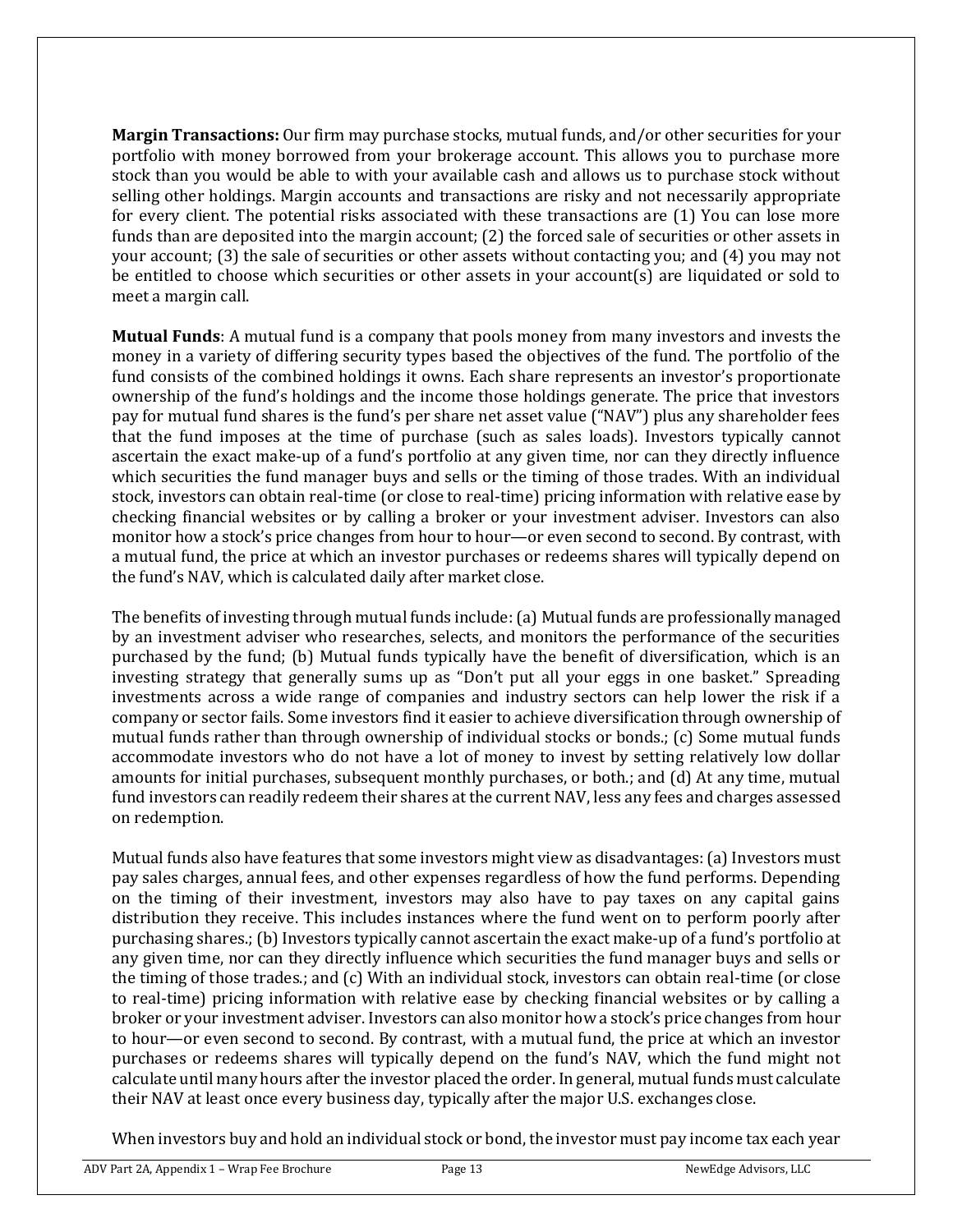on the dividends or interest the investor receives. However, the investor will not have to pay any capital gains tax until the investor actually sells and makes a profit. Mutual funds are different. When an investor buys and holds mutual fund shares, the investor will owe income tax on any ordinary dividends in the year the investor receives or reinvests them. Moreover, in addition to owing taxes on any personal capital gains when the investor sells shares, the investor may have to pay taxes each year on the fund's capital gains. That is because the law requires mutual funds to distribute capital gains to shareholders if they sell securities for a profit and cannot use losses to offset thesegains.

**Options:** An option is a financial derivative that represents a contract sold by one party (the option writer) to another party (the option holder). The contract offers the buyer the right, but not the obligation, to buy (call) or sell (put) a security or other financial asset at an agreed-upon price (the strike price) during a certain period of time or on a specific date (exercise date). Options are extremely versatile securities. Traders use options to speculate, which is a relatively risky practice, while hedgers use options to reduce the risk of holding an asset. In terms of speculation, option buyers and writers have conflicting views regarding the outlook on the performance of an

*Call Option:* Call options give the option to buy at certain price, so the buyer would want the stock to go up. Conversely, the option writer needs to provide the underlying shares in the event that the stock's market price exceeds the strike due to the contractual obligation. An option writer who sells a call option believes that the underlying stock's price will drop relative to the option's strike price during the life of the option, as that is how he will reap maximum profit. This is exactly the opposite outlook of the option buyer. The buyer believes that the underlying stock will rise; if this happens, the buyer will be able to acquire the stock for a lower price and then sell it for a profit. However, if the underlying stock does not close above the strike price on the expiration date, the option buyer would lose the premium paid for the call option.

*Put Option:* Put options give the option to sell at a certain price, so the buyer would want the stock to go down. The opposite is true for put option writers. For example, a put option buyer is bearish on the underlying stock and believes its market price will fall below the specified strike price on or before a specified date. On the other hand, an option writer who shorts a put option believes the underlying stock's price will increase about a specified price on or before the expiration date. If the underlying stock's price closes above the specified strike price on the expiration date, the put option writer's maximum profit is achieved. Conversely, a put option holder would only benefit from a fall in the underlying stock's price below the strike price. If the underlying stock's price falls below the strike price, the put option writer is obligated to purchase shares of the underlying stock at the strike price.

The potential risks associated with these transactions are that (1) all options expire. The closer the option gets to expiration, the quicker the premium in the option deteriorates; and  $(2)$  Prices can move very quickly. Depending on factors such as time until expiration and the relationship of the stock price to the option's strike price, small movements in a stock can translate into big movements in the underlying options.

**Short-Term Purchases:** When utilizing this strategy, our firm may also purchase securities with the idea of selling them within a relatively short time (typically a year or less). Our firm do this in an attempt to take advantage of conditions that our firm believe will soon result in a price swing in the securities our firm purchase. The potential risk associated with this investment strategy is associated with the currency or exchange rate. Currency or exchange rate risk is a form of risk that arises from the change in price of one currency against another. The constant fluctuations in the foreign currency in which an investment is denominated vis-à-vis one's home currency may add risk to the value of a security. Currency risk is greater for shorter term investments, which do not have time to level off like longer term foreign investments.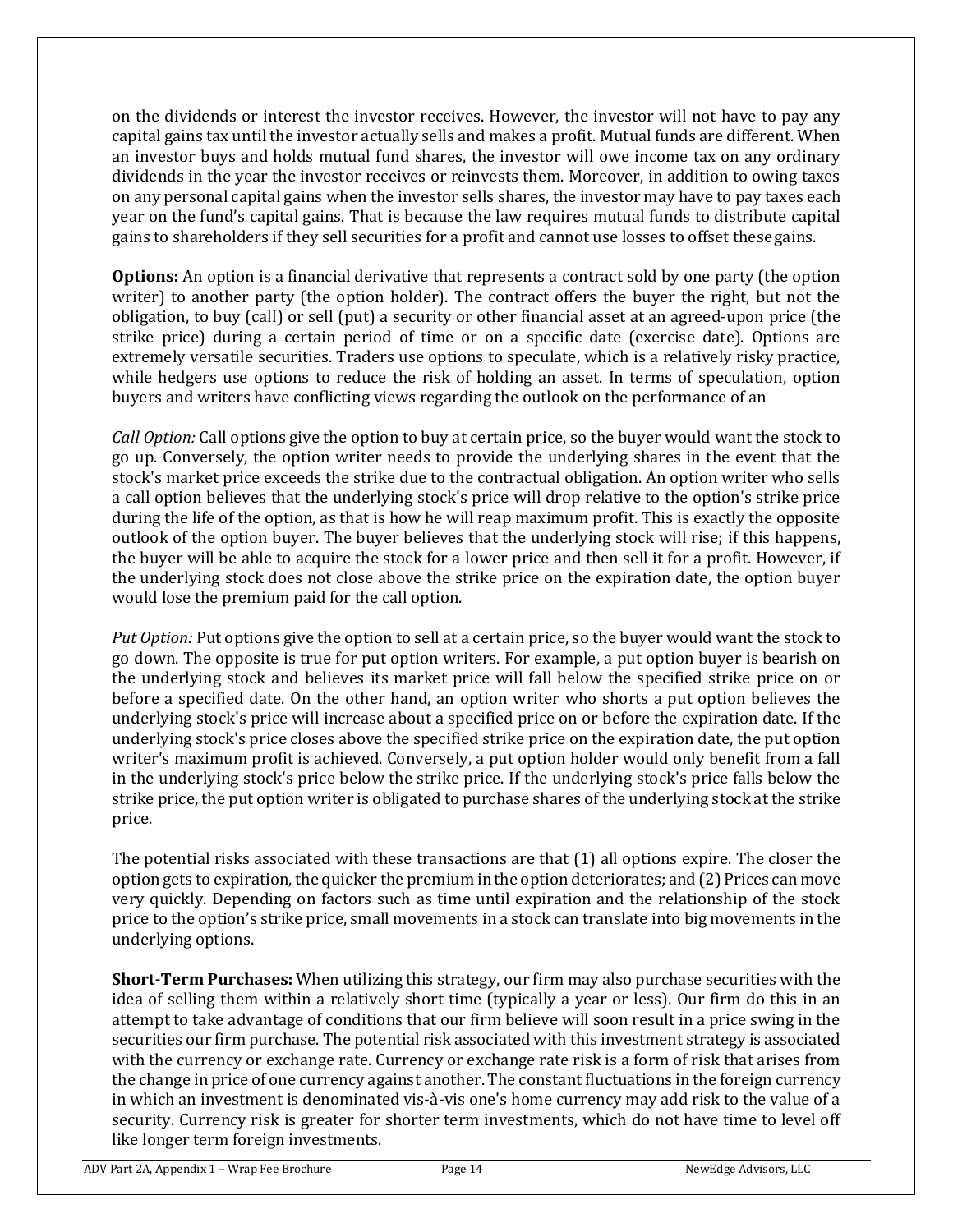**Short Sales:** A short sale is a transaction in which an investor sells borrowed securities in anticipation of a price decline and is required to return an equal number of shares at some point in the future. These transactions have a number of risks that make it highly unsuitable for the notice investor. This strategy has a slanted payoff ratio in that the maximum gain (which would occur if the shorted stock was to plunge to zero) is limited, but the maximum loss is theoretically infinite (since stocks can in theory go up infinitely in price). The following risks should be considered: (1) In addition to trading commissions, other costs with short selling include that of borrowing the security to short it, as well as interest payable on the margin account that holds the shorted security. (2) The short seller is responsible for making dividend payments on the shorted stock to the entity from whom the stock has been borrowed. (3) Stocks with very high short interest may occasionally surge in price. This usually happens when there is a positive development in the stock, which forces short sellers to buy the shares back to close their short positions. Heavily shorted stocks are also susceptible to "buy-ins," which occur when a broker closes out short positions in a difficult-to-borrow stock whose lenders are demanding it back. (4) Regulators may impose bans on short sales in a specific sector or even in the broad market to avoid panic and unwarranted selling pressure. Such actions can cause a spike in stock prices, forcing the short seller to cover short positions at huge losses. (5) Unlike the "buy-and-hold" investor who can afford to wait for an investment to work out, the short seller does not have the luxury of time because of the many costs and risks associated with short selling. Timing is everything when it comes to shorting. (5) Short selling should only be undertaken by experienced traders who have the discipline to cut a losing short position, rather than add to it hoping that it will eventually work out.

**Trading:** Our firm purchase securities with the idea of selling them very quickly (typically within 30 days or less). Our firm do this in an attempt to take advantage of our predictions of brief price swings. Trading involves risk that may not be suitable for every investor and may involve a high volume of trading activity. Each trade generates a commission and the total daily commission on such a high volume of trading can be considerable. Active trading accounts should be considered speculative in nature with the objective being to generate short-term profits. This activity may result in the loss of more than 100% of an investment.

#### *Risk of Loss*

Investing in securities involves risk of loss that clients should be prepared to bear. While the stock market may increase, and your account(s) could enjoy a gain, it is also possible that the stock market may decrease, and your account(s) could suffer a loss. In addition, the methods of analysis, investment strategies and assets classes may have the following associated risks:

**Capital Risk:** Capital risk is one of the most basic, fundamental risks of investing; it is the risk that you may lose 100% of your money. All investments carry some form of risk and the loss of capital is generally a risk for any investment instrument.

**Economic Risk:** The prevailing economic environment is important to the health of all businesses. Some companies, however, are more sensitive to changes in the domestic or global economy than others. These types of companies are often referred to as cyclical businesses. Countries in which a large portion of businesses are in cyclical industries are thus also very economically sensitive and carry a higher amount of economic risk. If an investment is issued by a party located in a country that experiences wide swings from an economic standpoint or in situations where certain elements of an investment instrument are hinged on dealings in such countries, the investment instrument will generally be subject to a higher level of economic risk.

**Financial Risk:** Financial risk is represented by internal disruptions within an investment or the issuer of an investment that can lead to unfavorable performance of the investment. Examples of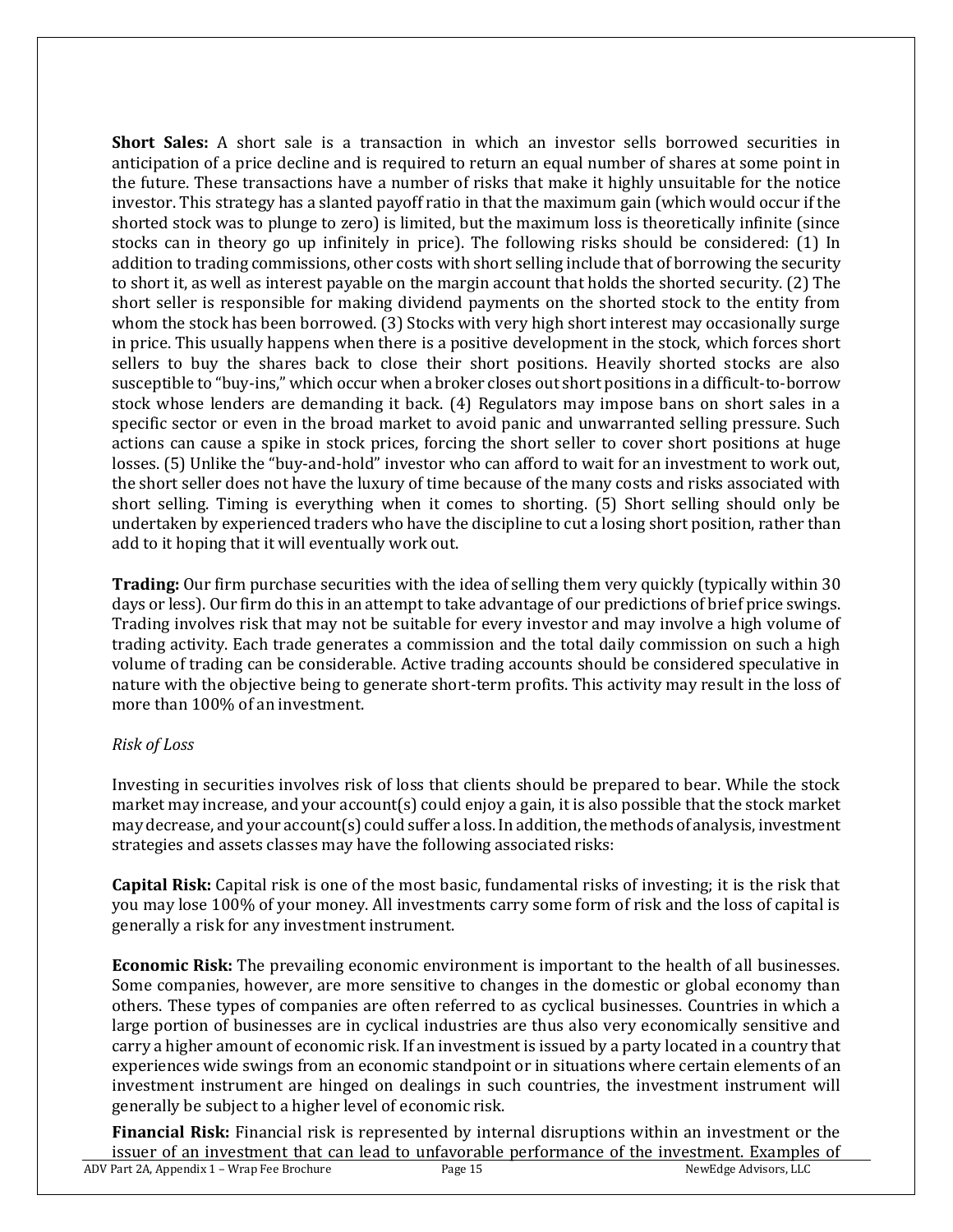financial risk can be found in cases like Enron or many of the dot com companies that were caught up in a period of extraordinary market valuations that were not based on solid financial footings of the companies.

**Fixed Income Securities Risk:** Typically, the values of fixed-income securities change inversely with prevailing interest rates. Therefore, a fundamental risk of fixed-income securities is interest rate risk, which is the risk that their value will generally decline as prevailing interest rates rise, which may cause your account value to likewise decrease, and vice versa. How specific fixed income securities may react to changes in interest rates will depend on the specific characteristics of each security. Fixed-income securities are also subject to credit risk, prepayment risk, valuation risk, and liquidity risk. Credit risk is the chance that a bond issuer will fail to pay interest and principal in a timely manner, or that negative perceptions of the issuer's ability to make such payments will cause the price of a bond to decline.

**Inflation Risk**: Inflation risk involves the concern that in the future, your investment or proceeds from your investment will not be worth what they are today. Throughout time, the prices of resources and end-user products generally increase and thus, the same general goods and products today will likely be more expensive in the future. The longer an investment is held, the greater the chance that the proceeds from that investment will be worth less in the future than what they are today. Said another way, a dollar tomorrow will likely get you less than what it can today.

**Interest Rate Risk:** Certain investments involve the payment of a fixed or variable rate of interest to the investment holder. Once an investor has acquired or has acquired the rights to an investment that pays a particular rate (fixed or variable) of interest, changes in overall interest rates in the market will affect the value of the interest-paying investment(s) they hold. In general, changes in prevailing interest rates in the market will have an inverse relationship to the value of existing, interest paying investments. In other words, as interest rates move up, the value of an instrument paying a particular rate (fixed or variable) of interest will go down. The reverse is generally true aswell.

**Legal/Regulatory Risk:** Certain investments or the issuers of investments may be affected by changes in state or federal laws or in the prevailing regulatory framework under which the investment instrument or its issuer is regulated. Changes in the regulatory environment or tax laws can affect the performance of certain investments or issuers of those investments and thus, can have a negative impact on the overall performance of such investments.

**Liquidity Risk:** Certain assets may not be readily converted into cash or may have a limited market in which they trade. Thus, you may experience the risk your investment or assets within your investment may not be able to be liquidated quickly, thus, extending the period of time which you may receive the proceeds from your investment. Liquidity risk can also result in unfavorable pricing when exiting (i.e. not being able to quickly get out of an investment before the price drops significantly) a particular investment and therefore, can have a negative impact on investment returns.

**Manager Risk:** There is always the possibility poor security selection will cause your investments to underperform relative to benchmarks or other funds with a similar investment objective.

**Market Risk:** The value of your portfolio may decrease if the value of an individual company or multiple companies in the portfolio decreases or if our belief about a company's intrinsic worth is incorrect. Further, regardless of how well individual companies perform, the value of your portfolio could also decrease if there are deteriorating economic or market conditions. It is important to understand that the value of your investment may fall, sometimes sharply, in response to changes in the market, and you could lose money. Investment risks include price risk as may be observed by a drop in a security's price due to company specific events (e.g. earnings disappointment or downgrade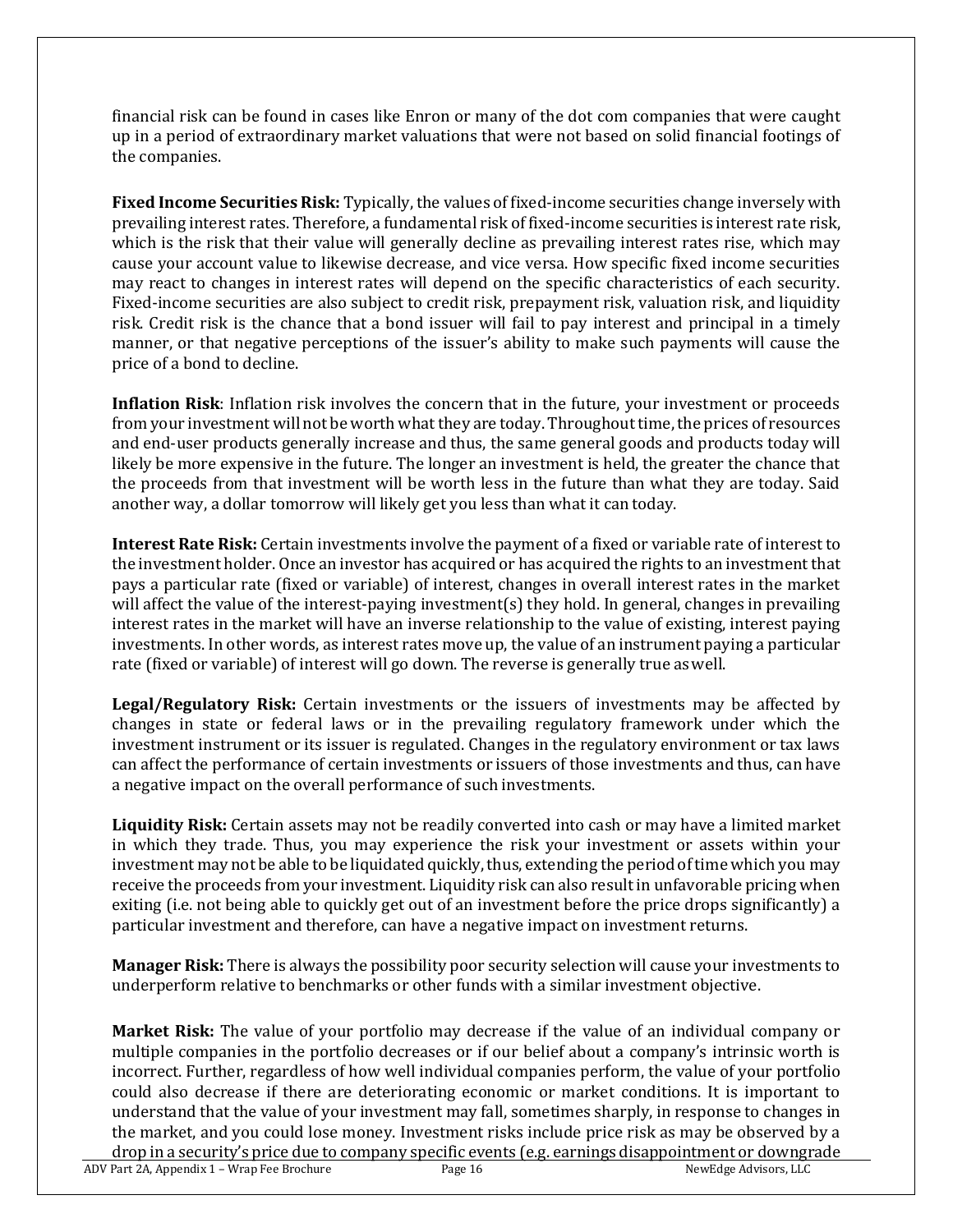in the rating of a bond) or general market risk (e.g. such as a "bear" market when stock values fall in general). For fixed-income securities, a period of rising interest rates could erode the value of a bond since bond values generally fall as bond yields go up. Past performance is not a guarantee of future returns.

**Past Performance:** Charting and technical analysis are often used interchangeably. Technical analysis generally attempts to forecast an investment's future potential by analyzing its past performance and other related statistics. In particular, technical analysis often times involves an evaluation of historical pricing and volume of a particular security for the purpose of forecasting where future price and volume figures may go. As with any investment analysis method, technical analysis runs the risk of not knowing the future and thus, investors should realize that even the most diligent and thorough technical analysis cannot predict or guarantee the future performance of any particular investment instrument or issuer thereof.

#### **Voting Client Securities:**

We do not and will not accept the proxy authority to vote client securities. Clients will receive proxies or other solicitations directly from their custodian or a transfer agent. In the event that proxies are sent to our firm, we will forward them on to you and ask the party who sent them to mail them directly to you in the future. Clients may call, write or email us to discuss questions they may have about proxy votes or other solicitations.

Third party money managers selected or recommended by our firm may vote proxies for clients. Therefore, except in the event a third party money manager votes proxies, clients maintain exclusive responsibility for: (1) directing the manner in which proxies solicited by issuers of securities beneficially owned by the client shall be voted, and (2) making all elections relative to any mergers, acquisitions, tender offers, bankruptcy proceedings or other type events pertaining to the client's investment assets. Therefore (except for proxies that may be voted by a third-partymoney manager),our firm and/or you shall instruct your qualified custodian to forward to you copies of all proxies and shareholder communications relating to your investment assets.

## **Item 7: Client Information Provided to Portfolio Manager(s)**

<span id="page-16-0"></span>All accounts are managed by a licensed IAR of NewEdge Advisors, LLC. The IAR selected to manage the client's account(s) or portfolio(s) will be privy to the client's investment goals and objectives, risk tolerance, restrictions placed on the management of the account(s) or portfolio(s) and relevant client notes taken by our firm. Please see our firm's Privacy Policy for more information on how our firm utilizes client information.

## **Item 8: Client Contact with Portfolio Manager(s)**

<span id="page-16-1"></span>Clients are always free to directly contact their portfolio manager(s) with any questions or concerns they have about their portfolios or other matters.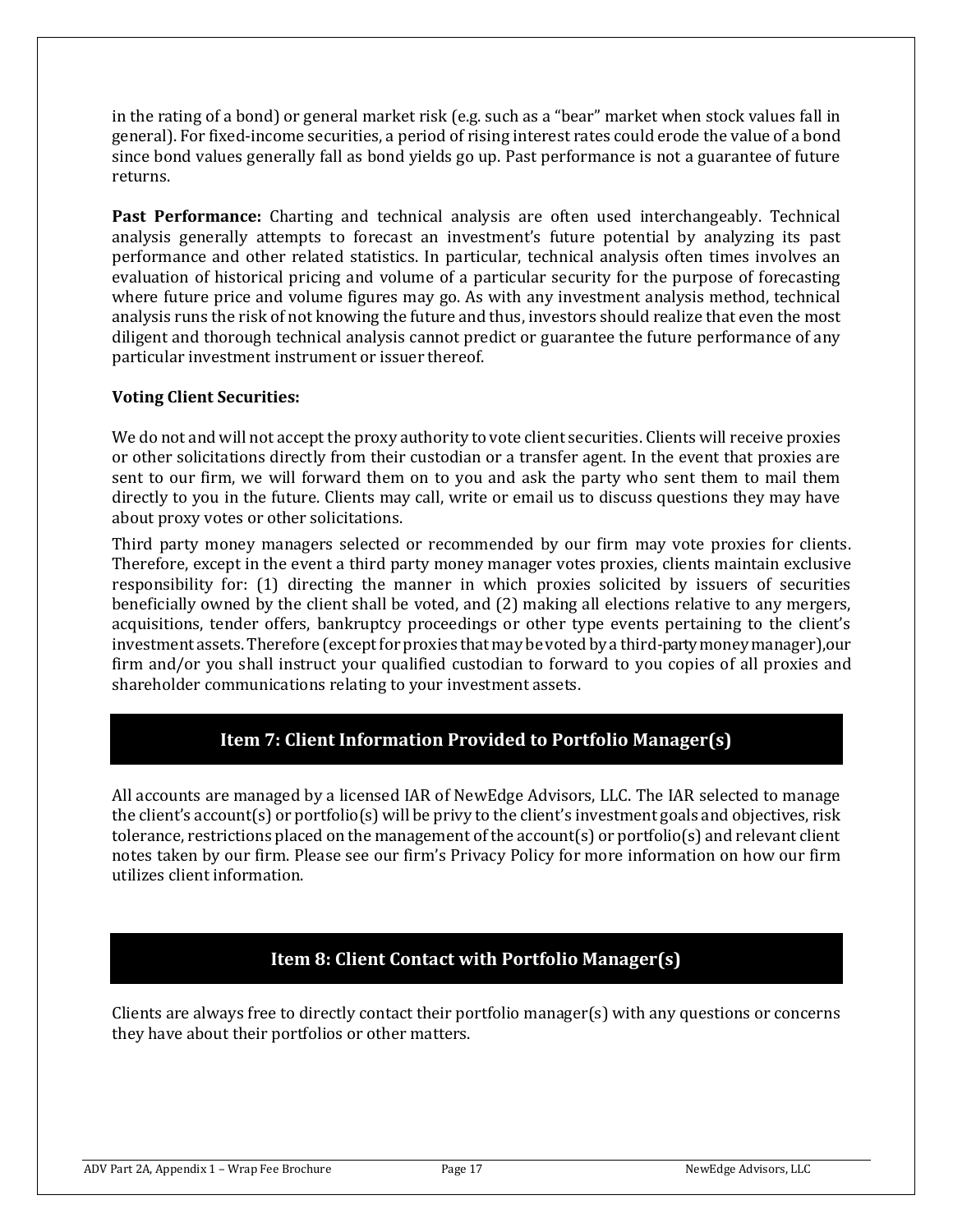## **Item 9: Additional Information**

#### <span id="page-17-0"></span>**Disciplinary Information**

We are required to disclose any legal or disciplinary events that are material to a client's or prospective client's evaluation of our advisory business or the integrity of our management.

Effictive November 1, 2021Mid Atlantic Financial Management, Inc. was merged with and into GWM Advisors, LLC, with GWM Advisors, LLC changing its legal name to NewEdge Advisors, LLC. The disclosure set forth below pertains to Mid Atlantic Financial Management, Inc., and is being disclosed herein since NewEdge Advisors, LLC is the legal successor in interest to Mid Atlantic Financial Management, Inc.

In 2018, the Mid Atlantic Financial Management, Inc. was contacted by the staff of the U.S. Securities & Exchange Commission regarding MAFM's earlier disclosures and practices related to the selection of mutual fund share classes that paid Rule 12b-1 distribution fees when a lower cost share class that did not pay 12b-1 fees was available. MAFM cooperated fully with the SEC staff regarding its inquiry respecting those matters and, on September 30, 2019, the Firm entered into a settlement with the SEC.

Under the settlement, MAFM, without admitting or denying any violation or wrongdoing, consented to findings related to alleged breaches of fiduciary duty and inadequate disclosures in connection with MAFM's mutual fund share class selection practices and the fees it received. The settled administrative order states that, at times during the relevant period, MAFM purchased, recommended, or held for advisory clients mutual fund share classes that charged 12b-1 fees instead of lower-cost share classes of the same funds for which the clients were eligible. The settled order also states that MAFM received 12b-1 fees in connection with these investments that MAFM failed to disclose in its form ADV or otherwise. Further, the order states that MAFM breached its duty to seek best execution for certain clients by investing them in mutual fund share classes that paid 12b-1 fees rather than lower-cost share classes, and that MAFM failed to adopt and implement written compliance policies and procedures reasonably designed to prevent violations of the Advisers Act and the rules thereunder in connection with its mutual fund share class selection practices. As a result of the alleged conduct, the Commission found that MAFM willfully violated sections 206(2) and 206(4) of the Advisers Act and rule 206(4)-7 thereunder.

The order provides that MAFM shall cease and desist from committing or causing future violations, is censured, and will pay disgorgement of \$900,069, together with prejudgment interest and a civil money penalty in the amount of \$300,000 MAFM also agreed to certain undertakings under the settlement. In determining to accept MAFM's settlement offer, the Commission considered other remedial acts promptly undertaken by MAFM and the cooperation afforded the SEC staff by the Firm.

MAFM has paid the civil money penalty and distributed disgorged funds to impacted clients. MAFM also has implemented operational and policies and procedures changes that it believes are reasonably designed to prevent future violations.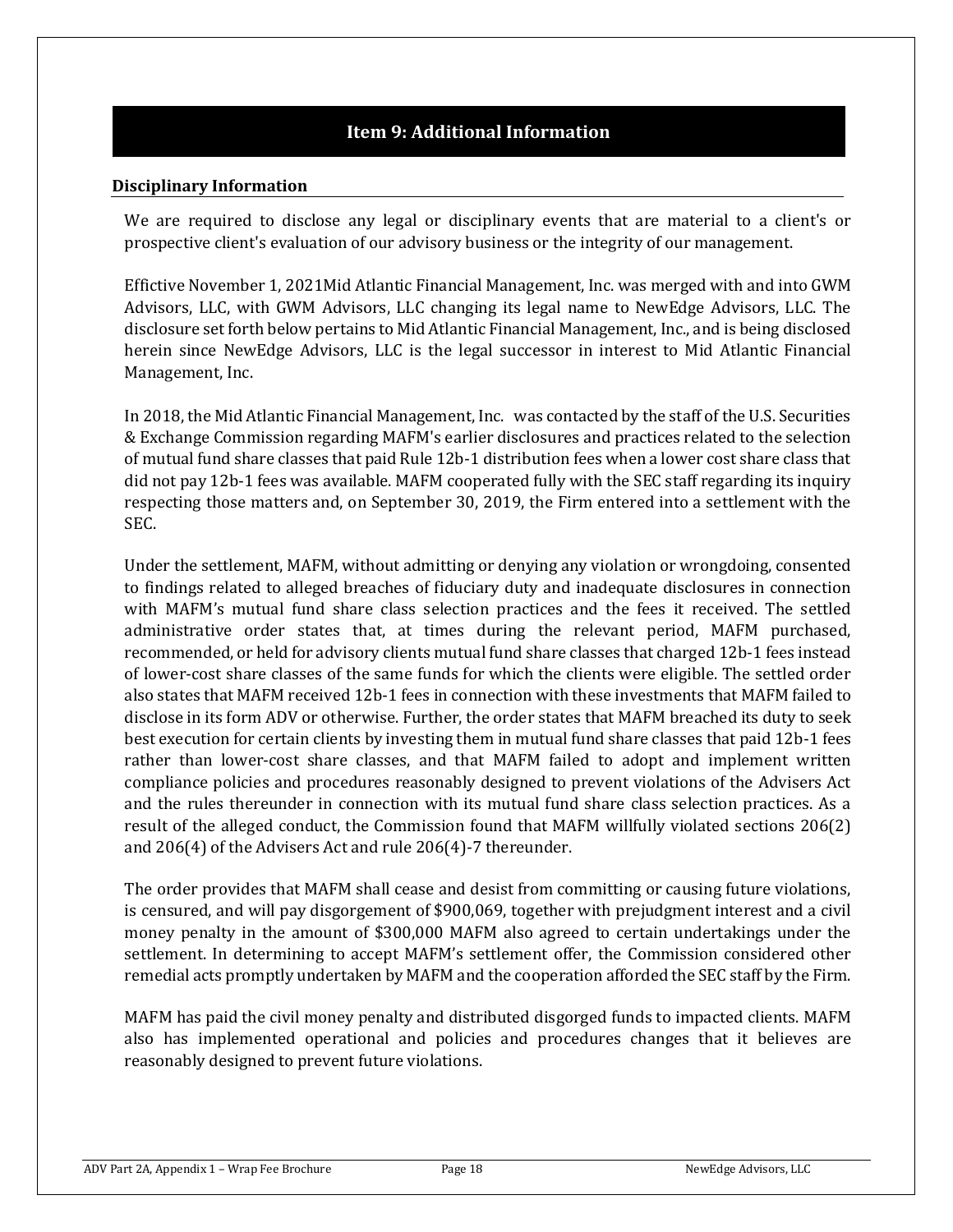#### **Financial Industry Activities & Affiliations**

Certain representatives of our firm are registered representatives of LPL Financial, Triad Advisors or NewEdge Securities, Inc. which shares common ownership with the firm, members FINRA/SIPC and may be licensed insurance agents/brokers. They may offer products and receive normal and customary commissions as a result of these transactions. A conflict of interest arises as these commissionable securities sales may create an incentive to recommend products based on the compensation they may earn and may not necessarily be in the best interests of the client. Additional conflicts of interest exist in directing business to NewEdge Securities, Inc. as compensation received will increase the profit of the Holding Company of both entities.

### **Code of Ethics, Participation, or Interest in Client Transactions & Personal Trading**

We recognize that the personal investment transactions of members and employees of our firm demand the application of a high Code of Ethics and require that all such transactions be carried out in a way that does not endanger the interest of any client. At the same time, we believe that if investment goals are similar for clients and for members and employees of our firm, it is logical and even desirable that there be common ownership of somesecurities.

Therefore, in order to prevent conflicts of interest, we have in place a set of procedures (including a preclearing procedure) with respect to transactions effected by the officers and employees for their personal accounts1. In order to monitor compliance with our personal trading policy, we have a quarterly securities transaction reporting system for all of our associates.

Furthermore, our firm has established a Code of Ethics which applies to all of our associated persons. An investment adviser is considered a fiduciary. As a fiduciary, it is an investment adviser's responsibility to provide fair and full disclosure of all material facts and to act solely in the best interest of each of our clients at all times. We have a fiduciary duty to all clients. Our fiduciary duty is considered the core underlying principle for our Code of Ethics which also includes Insider Trading and Personal Securities Transactions Policies and Procedures.We require all of our supervised persons to conduct business with the highest level of ethical standards and to comply with all federal and state securities laws at all times. Upon employment or affiliation and at least annually thereafter, all supervised persons will sign an acknowledgement that they have read, understand, and agree to comply with our Code of Ethics. Our firm and supervised persons must conduct business in an honest, ethical, and fair manner and avoid all circumstances that might negatively affect or appear to affect our duty of complete loyalty to all clients. This disclosure is provided to give all clients a summary of our Code of Ethics. However, if a client or a potential client wishes to reviewour Code of Ethics in its entirety, a copy will be provided promptlyupon request.

Neither our firm nor a related person recommends to clients, or buys or sells for client accounts, securities in which our firm or a related person has a material financial interest.

Related persons of our firm may buy or sell securities and other investments that are also recommended to clients. In order to minimize this conflict of interest, our related persons will place client interests ahead of their own interests and adhere to our firm's Code of Ethics, a copy of which is available upon request.

Likewise, related persons of our firm may buy or sell securities for themselves at or about the same time they buy or sell the same securities for client accounts. In order to minimize this conflict of interest, our related persons will place client interests ahead of their own interests and adhere to our firm's Code of Ethics, a copy of which is available upon request. Further, our related persons will refrain from buying or selling the same securities prior to buying or selling for our clients in the same day. If related persons'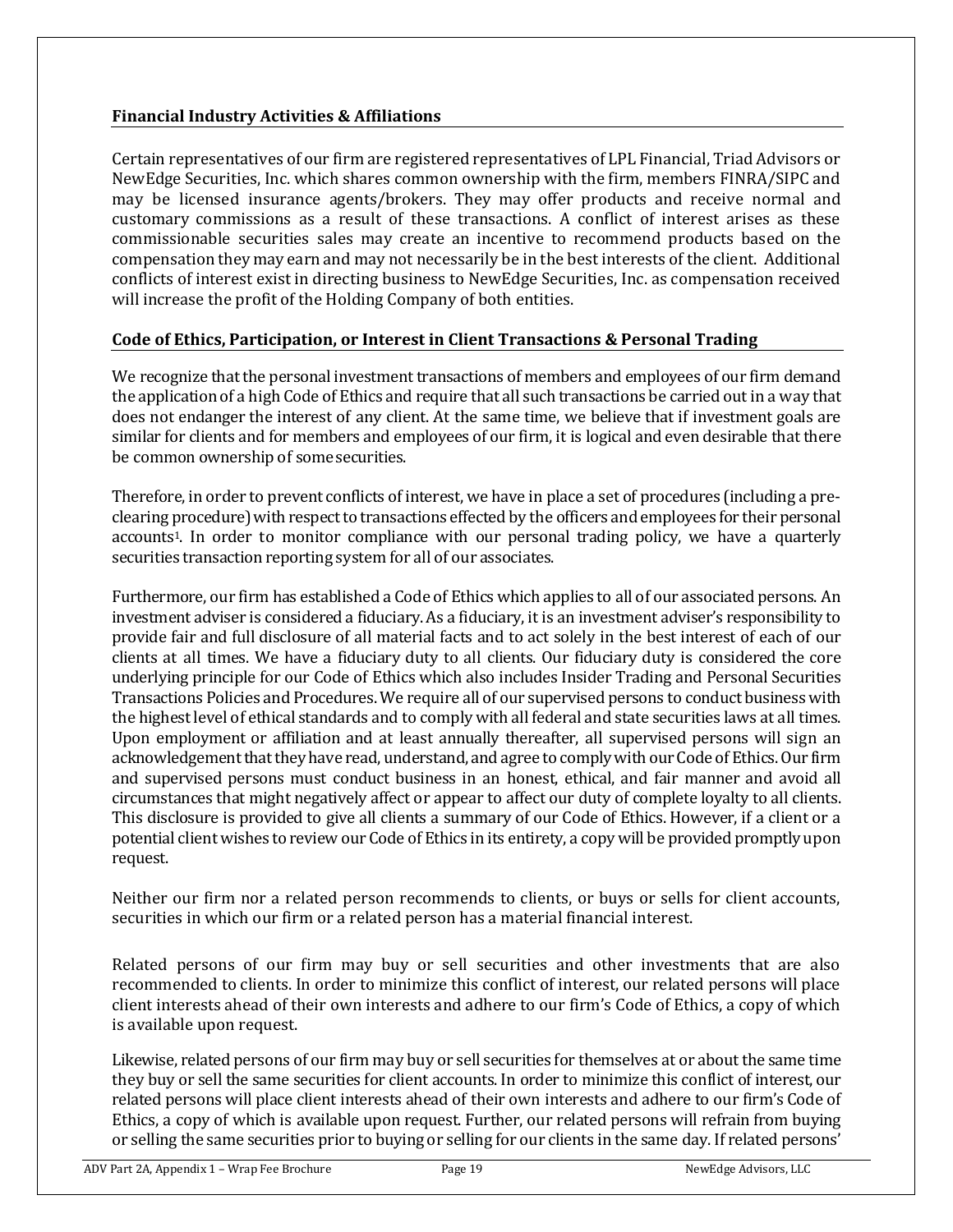accounts are included in a block trade, our related persons will always trade personal accounts last.

#### **Review of Accounts**

Our management personnel or financial advisors review accounts on a periodic basis, but no less frequently than annually for our Wrap Comprehensive Portfolio Management clients. The nature of these reviews is to learn whether client accounts are in line with their investment objectives, appropriately positioned based on market conditions, and investment policies, if applicable. Our firm

does not provide written reports to clients, unless asked to do so. Verbal reports to clients take place on at least an annual basis when our Wrap Comprehensive Portfolio Management clients are contacted.

#### **Client Referrals & Other Compensation**

#### **Investment or Brokerage Discretion**

We provide discretionary portfolio management services where the investment advice provided is tailored to meet the needs and investment objectives of each client. Accordingly, we are authorized to perform various functions, at the client's expense, without further approval from the client. Such functions include the determination of securities to be purchased/sold and the amount of securities to be purchased/sold. We do not have discretionary authority over the broker-dealer used.

#### **Suggestion of Brokers to Clients**

We shall recommend our wrap services with custody at LPL Financial, Fidelity, Schwab or Raymond James. LPLis one of the broker-dealers with which certain of our representatives are also associated. As a result of the individual association of those representatives with LPL, we are generally required to utilize the brokerage/custodial services of LPL for those investment advisory accounts. The firm also has representatives which are associated with Triad Advisors or NewEdge Securities, Inc.. Representatives associated with Triad Advisors or NewEdge Securities, Inc. shall recommend and use Fidelity, Schwab or Raymond James for custodial services for investment advisory accounts. Our general policies relative to the execution of client securities brokerage transactions are as follows:

#### **Execution of Brokerage Transactions (when applicable)**

In seeking best execution, the determinative factor is not the lowest possible commission cost, but whether the transaction represents the best qualitative execution. LPL also takes into consideration the full range of a broker-dealer's services including execution capability, commission rates, and responsiveness. Although LPL will seek competitive commission rates, it may not necessarily obtain the lowest possible commission rates for all account transactions.

Over-the-Counter (OTC) securities transactions are generally affected based on two (2) separate broker-dealers: (1) a "dealer" or "principal" acting as market-maker; and (2) the executing brokerdealer that acts in an agency capacity. Dealers executing principal transactions typically include a mark-up/down, which is included in the offer or bid price of the securities purchased or sold. In addition to the dealer mark-up/down, the client may also incur the transaction fee imposed by the executing broker-dealer. We do not receive any portion of the dealer mark-up/down or the executing broker-dealer transaction fee.

<sup>1</sup>For purposes of the policy, our associate's personal account generally includes any account (a) in the name of our associate, his/her spouse, his/her minor children or other dependents residing in the same household, (b) for which our associate is a trustee or executor, or (c) which our associate controls, including our client accounts which our associate controls and/or a member of his/her household has a direct or indirect beneficial interestin.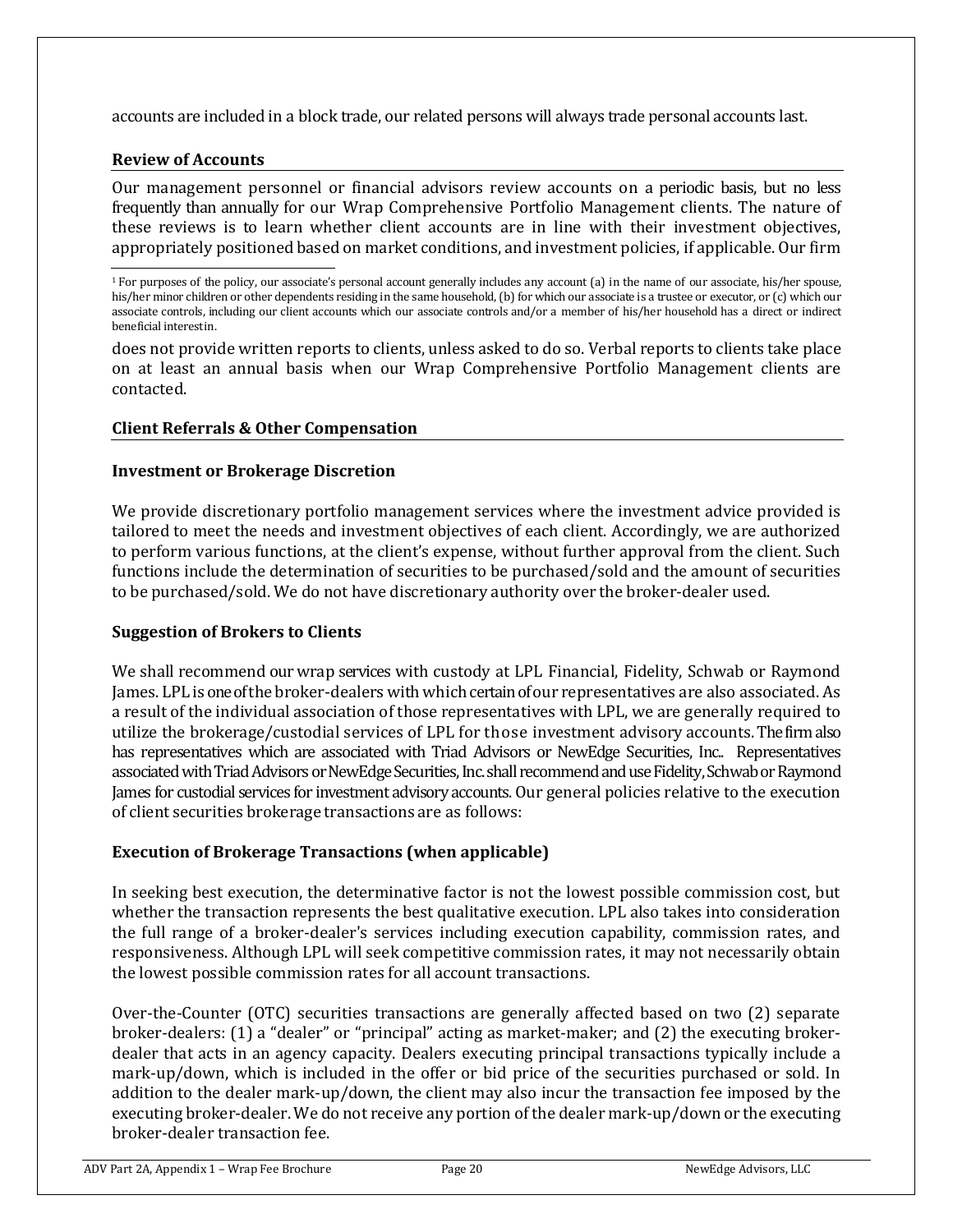Transactions for each client account will be affected independently. We individually review each client's account and place trades accordingly. Despite being purchased or sold at approximately the same time all clients' transactions will incur individual transaction fees.

#### **Additional Compensation**

We may receive from LPL Financial, Fidelity, Schwab, Raymond James or a mutual fund company, without cost and/or at a discount non-soft-dollar support services and/or product, to assist us to better monitor and service client accounts maintained at such institutions. Included within the support services we may receive investment-related research, pricing information and market data, software and other technology that provide access to client account data, compliance and/or practice management-related publications, discounted or gratis consulting services, discounted and/or gratis attendance at conferences, meetings, and other educational and/or social events, marketing support, computer hardware and/or software and/or other products used by us to assist us in our investment advisory business operations.

The services NewEdge Advisors and its associated persons receive may be based on the nature and scope of the business we or our associated persons do with LPL or Fidelity and may be offered to us or our associated persons at no fee or at a discounted fee. Some of these services and benefits help us monitor and service the Account, but others benefit only NewEdge Advisors and its associated persons. As a result, these services and benefits to us and our associated persons cause a conflict of interest to NewEdge Advisors and our associated persons. We have a financial incentive to recommend that you establish an account with our associated custodians.

In support of services provided by certain representatives of our firm, they have received a forgivable loan from a custodial platform, their affiliated broker-dealer and/or NewEdge Advisors in order to assist with transitioning business onto the appropriate custodial platform. This loan may be forgiven by the issuing firm based on certain criteria, including the scope of business the representative(s) engages in with the issuing firm to include the amount of client assets with the issuing firm. This presents a conflict of interest in that our firm's representatives may have a financial incentive to recommend that Clients maintain their accounts with a firm in order to benefit by having the loan forgiven. To the extent our firm's representatives recommend Client use an issuing firm for such services, it is because our firm and its representatives believe that it is in the Client's best interest to do so based on the quality and pricing of execution, benefits of the service for accounts, and other services provided by the firm.

Our clients do not pay more for investment transactions effected and/or assets maintained at the issuing firm as result of this arrangement. There is no commitment made by us to any other institution resulting from the arrangement.

#### **Referral Fees**

We do pay referral fees (non-commission based) to independent solicitors (registered and nonregistered representatives) for the referral of their clients to our firm in accordance with Rule 206 (4)-3 of the Investment Advisers Act of 1940. Each of these relationships is bound by a solicitor's agreement that outlines the responsibilities of all parties including the disclosure requirements made to a prospect for the advisory services of NewEdge Advisors, LLC.

#### **Financial Information**

ADV Part 2A, Appendix 1 – Wrap Fee Brochure Page 21 Page 21 NewEdge Advisors, LLC